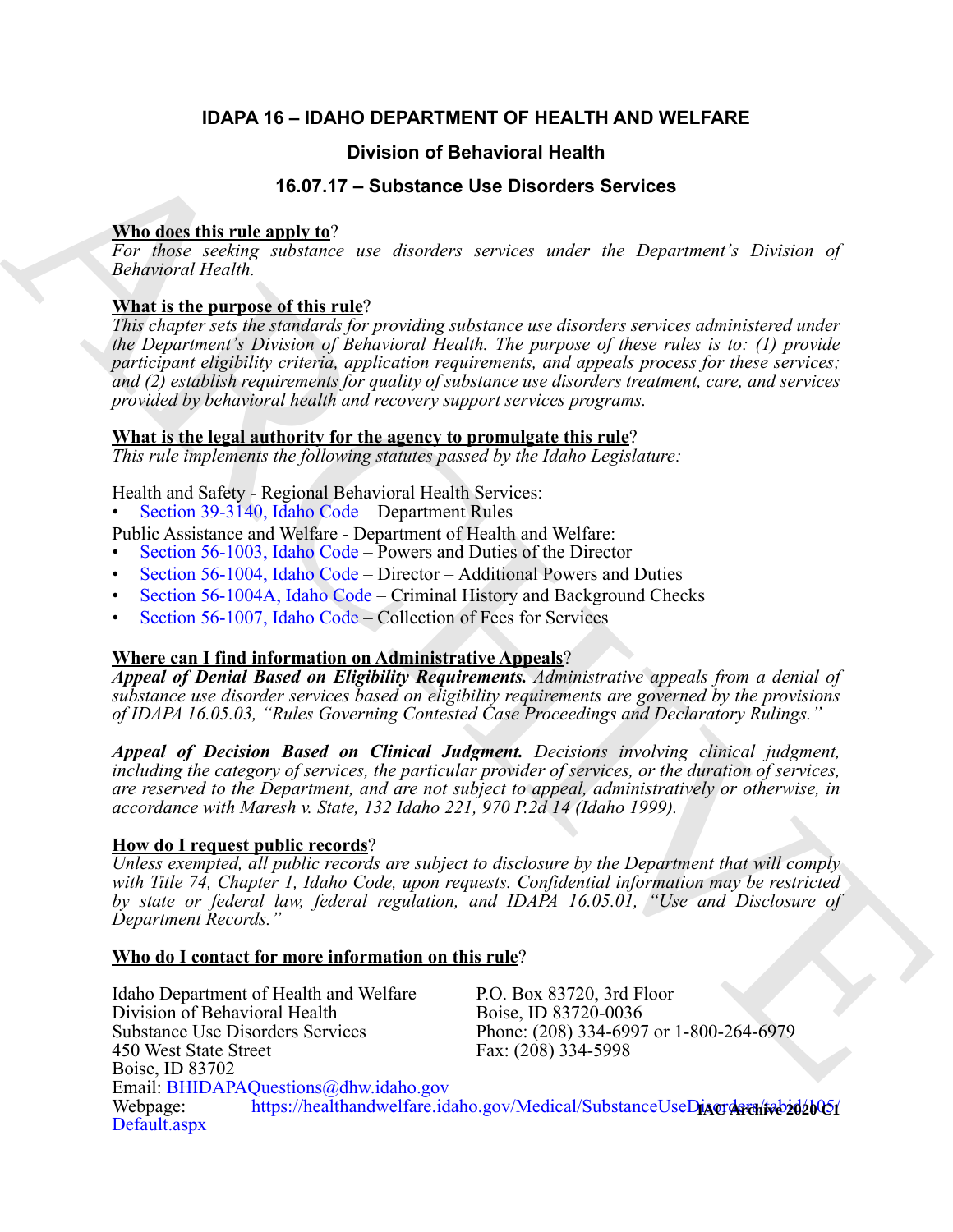# **Table of Contents**

# 16.07.17 - Substance Use Disorders Services

| 009. Criminal History And Background Check Requirements.  4                    |  |
|--------------------------------------------------------------------------------|--|
|                                                                                |  |
|                                                                                |  |
|                                                                                |  |
| <b>PARTICIPANT ELIGIBILITY</b>                                                 |  |
|                                                                                |  |
|                                                                                |  |
|                                                                                |  |
| 103. Notice Of Changes In Eligibility For Substance Use Disorders Services.  8 |  |
|                                                                                |  |
|                                                                                |  |
| 120. Financial Responsibility For Substance Use Disorders Services.  8         |  |
|                                                                                |  |
|                                                                                |  |
|                                                                                |  |
|                                                                                |  |
| <b>SUBSTANCE USE DISORDER SERVICES</b>                                         |  |
|                                                                                |  |
| 200. Qualified Substance Use Disorders Professional Personnel Required.  9     |  |
|                                                                                |  |
|                                                                                |  |
|                                                                                |  |
|                                                                                |  |
|                                                                                |  |
|                                                                                |  |
|                                                                                |  |
|                                                                                |  |
|                                                                                |  |
|                                                                                |  |
|                                                                                |  |
|                                                                                |  |
|                                                                                |  |
|                                                                                |  |
|                                                                                |  |
|                                                                                |  |
|                                                                                |  |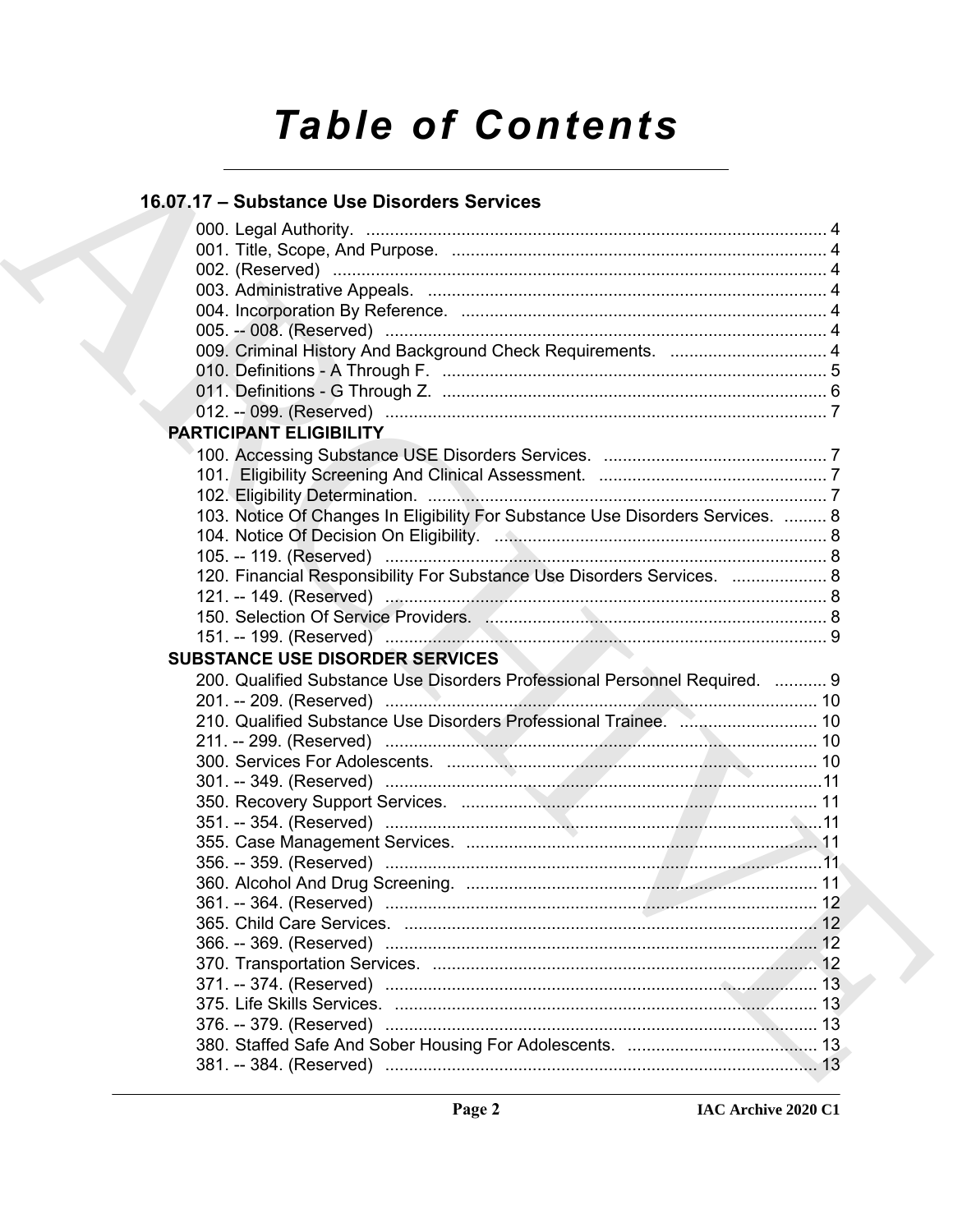# *Table of Contents (cont'd)*

| 410. Outpatient Treatment Services For Adolescents And Adults.  17 |
|--------------------------------------------------------------------|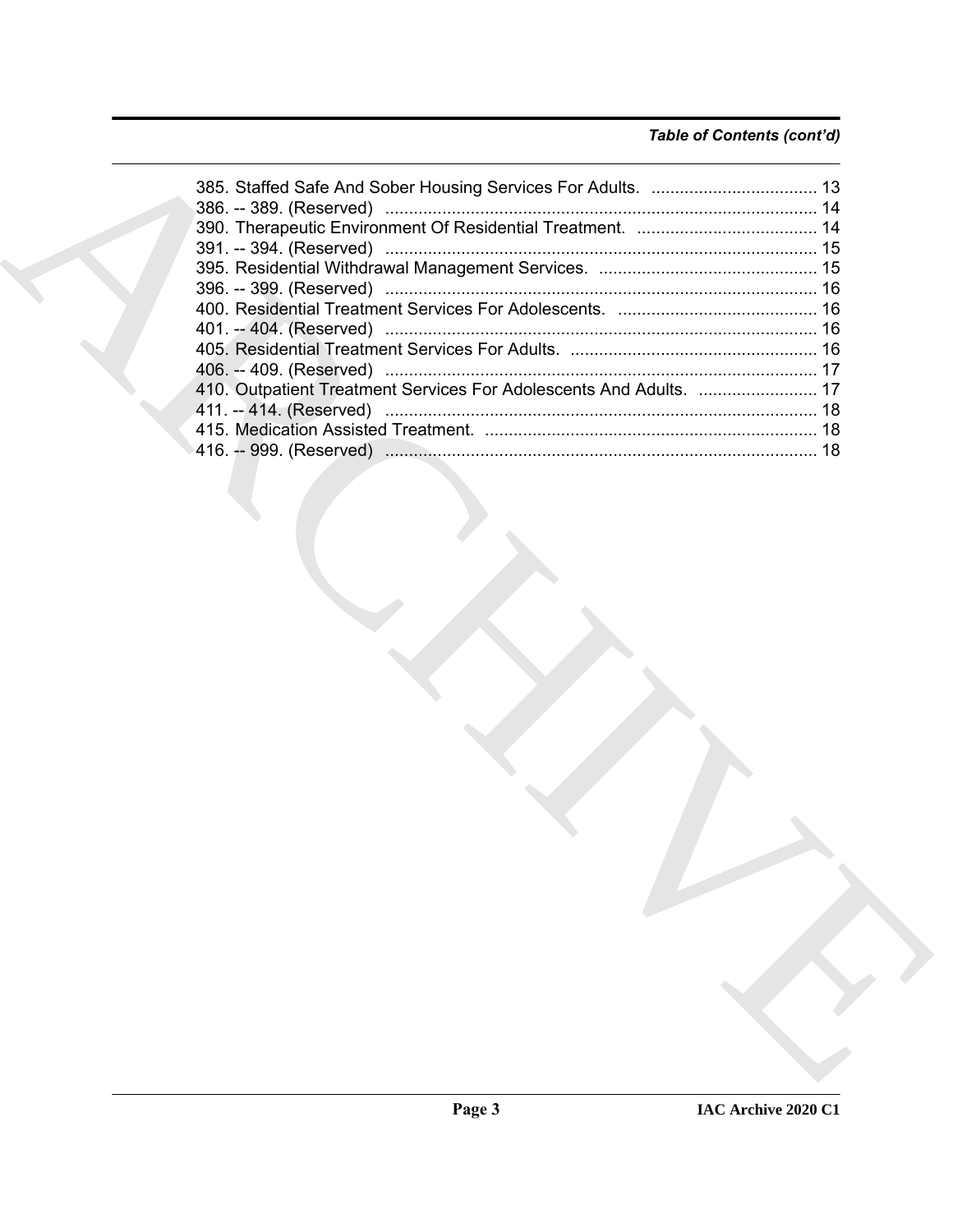#### **16.07.17 – SUBSTANCE USE DISORDERS SERVICES**

#### <span id="page-3-12"></span><span id="page-3-1"></span><span id="page-3-0"></span>**000. LEGAL AUTHORITY.**

The Idaho Legislature has delegated to the Department and the Board of Health and Welfare, the responsibility to establish and enforce rules for a comprehensive and coordinated program for the treatment of substance use disorders. This authority is found in the Alcoholism and Intoxication Treatment Act, Title 39, Chapter 3. The Director of the Department is authorized to administer rules to promote health, safety, and services dealing with substance use disorders under Sections 56-1003, 56-1004, 56-1004A, 56-1007, and 56-1009, Idaho Code. (7-1-18)

#### <span id="page-3-2"></span>**001. TITLE, SCOPE, AND PURPOSE.**

<span id="page-3-13"></span>**01. Title**. These rules are titled IDAPA 16.07.17, "Substance Use Disorders Services." (7-1-16)

**02. Scope**. This chapter sets the standards for providing substance use disorders services administered under the Department's Division of Behavioral Health. (7-1-16)

**03.** Purpose. The purpose of these rules is to:  $(7-1-16)$ 

**a.** Provide participant eligibility criteria, application requirements, and appeals process for services administered under the Department's Division of Behavioral Health; and (7-1-16)

**b.** Establish requirements for quality of substance use disorders treatment, care, and services provided by behavioral health and recovery support services programs. (7-1-16)

#### <span id="page-3-3"></span>**002. (RESERVED)**

#### <span id="page-3-8"></span><span id="page-3-4"></span>**003. ADMINISTRATIVE APPEALS.**

**01. Appeal of Denial Based on Eligibility Requirements**. Administrative appeals from a denial of substance use disorder services based on eligibility requirements are governed by the provisions of IDAPA 16.05.03, "Contested Case Proceedings and Declaratory Rulings." (7-1-16)

**02. Appeal of Decision Based on Clinical Judgment**. Decisions involving clinical judgment, including the category of services, the particular provider of services, or the duration of services, are reserved to the Department, and are not subject to appeal, administratively or otherwise, in accordance with *Maresh v. State,* 132 Idaho 221, 970 P.2d 14 (Idaho 1999). (7-1-16)

#### <span id="page-3-11"></span><span id="page-3-5"></span>**004. INCORPORATION BY REFERENCE.**

The following are incorporated by reference in this chapter of rules: (5-8-09)

**01. ASAM**. American Society of Addiction Medicine (ASAM) Treatment Criteria for Addictive, Substance-Related, and Co-Occurring Conditions, Third Edition, 2013. A copy of this manual is available by mail at the American Society of Addiction Medicine, 4601 North Park Ave., Suite 101, Chevy Chase, MD 20815; by telephone and fax, (301) 656-3920 and (301) 656-3815 (fax); or on the internet at http://www.asam.org.  $(7-1-16)$ 

**02. DSM-5**. American Psychiatric Association: Diagnostic and Statistical Manual of Mental Disorders, Fifth Edition, (DSM-5) Washington, DC, American Psychiatric Association, 2000. Copies of the manual are available from the American Psychiatric Association, 1000 Wilson Boulevard, Suite 1825, Arlington VA 22209-3901. (7-1-16)

The Molecular function of the Molecular material in the Molecular Mathematical Controller (Molecular Mathematical in the Molecular Mathematical Controller (Molecular Mathematical in the Molecular Controller (Molecular Mat **03. Guidelines for the Accreditation of Opioid Treatment Programs (OTP)**. Substance Abuse and Mental Health Services Administration, Office of Pharmacological and Alternative Therapies. Attention: OTP Certification Program, Room 2-1086, 1 Choke Cherry Road, Rockville, MD 20857; or on the internet at https:// www.samhsa.gov/medication-assisted-treatment/opioid-treatment-programs for an overview of certification regulations, and https://www.samhsa.gov/medication-assisted-treatment/statutes-regulations-guidelines for specific guidelines dated July 20, 2007. guidelines dated July  $20$ ,  $2007$ .

#### <span id="page-3-6"></span>**005. -- 008. (RESERVED)**

#### <span id="page-3-9"></span><span id="page-3-7"></span>**009. CRIMINAL HISTORY AND BACKGROUND CHECK REQUIREMENTS.**

<span id="page-3-10"></span>**01. Criminal History and Background Check**. All providers of substance use disorder recovery support services may be subject to the Department enhanced clearance as defined in IDAPA 16.05.06, "Criminal History and Background Checks," Section 010. (7-1-18) History and Background Checks," Section 010.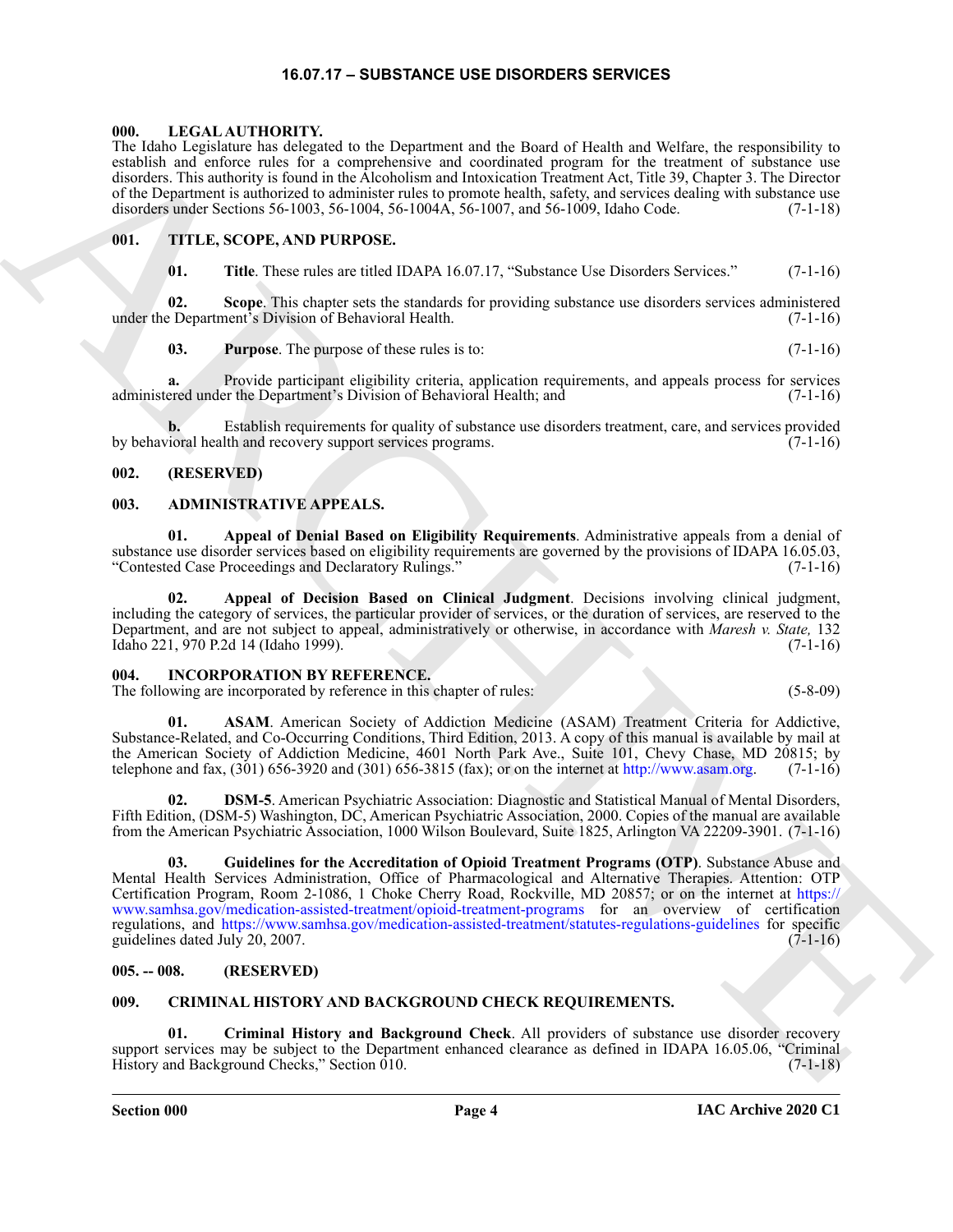**a.** Recovery Support Services providers that are subject to the Department enhanced clearance must comply with the provisions in IDAPA 16.05.06, "Criminal History and Background Checks," Section 126, for applicants receiving a Department enhanced clearance. applicants receiving a Department enhanced clearance.

<span id="page-4-1"></span>**b.** For the purpose of processing background checks for these individuals, a recovery support services program will be considered a Behavioral Health Program as that class of individuals is described in IDAPA 16.05.06, "Criminal History and Background Checks," Section 126. (7-1-18)

Superiorities of Health was Weilker<br>
Substitute the Chinacter Secretion Secretion Secretion Secretion Secretion Secretion Secretion Secretion Secretion Secretion Secretion Secretion Secretion Secretion Secretion Secretion **02. Availability to Work or Provide Service**. An individual listed in Subsection 009.01 of this rule is available to work on a provisional basis at the discretion of the employer or agency once the individual has submitted their criminal history and background check application, it has been signed and notarized, reviewed by the employer or agency, and no disqualifying crimes or relevant records are disclosed on the application. An individual must be fingerprinted within twenty-one (21) days of submitting their criminal history and background check. (7-1-18)

An individual is allowed to work or have access to participants only under supervision until the nd background check is completed. (7-1-18) criminal history and background check is completed.

**b.** An individual, who does not receive a criminal history and background check clearance or have a Behavioral Health waiver granted under the provisions in Subsection 009.03 of this rule, must not provide direct care or services, or serve in a position that requires regular contact with participants. (7-1-18)

<span id="page-4-2"></span>**03. Waiver of Criminal History and Background Check Denial**. A certified or uncertified individual who is seeking to provide Peer Support Specialist, Family Support Partner, or Recovery Coach services that receives an unconditional denial or a denial after an exemption review by the Department's Criminal History Unit, may apply for a Behavioral Health waiver. (7-1-18)

#### <span id="page-4-3"></span><span id="page-4-0"></span>**010. DEFINITIONS - A THROUGH F.**

For the purposes of these rules, the following terms are used as defined below: (5-8-09)

<span id="page-4-4"></span>

<span id="page-4-7"></span><span id="page-4-6"></span><span id="page-4-5"></span>**02.** Adult. An individual eighteen (18) years or older. (5-8-09)

**03. Applicant**. An adult or adolescent individual who is seeking alcohol or substance use disorders services through the Department who has completed or had completed on their behalf an application for alcohol or substance use disorder services. (5-8-09)

**04. ASAM**. Refers to the third edition manual of the patient placement criteria for the treatment of substance-related disorders, published by the American Society of Addiction Medicine, incorporated by reference in Section 004 of these rules.  $(7-1-16)$ 

<span id="page-4-8"></span>**05. Clinical Assessment**. The gathering of historical and current clinical information through a clinical interview and from other available resources to identify an individual's strengths, weaknesses, problems, needs, and determine priorities so that a service plan can be developed. (7-1-16)

<span id="page-4-9"></span>**06. Clinical Judgment**. Refers to observations and perceptions based upon education, experience, and clinical assessment. This may include psychometric, behavioral, and clinical interview assessments that are structured, integrated, and then used to reach decisions, individually or collectively, about an individual's functional, mental, and behavioral attributes and substance use disorders service needs. (7-1-16) mental, and behavioral attributes and substance use disorders service needs.

<span id="page-4-10"></span>**07. Clinical Necessity**. Substance use disorder services are deemed clinically necessary when the Department, in the exercise of clinical judgment, would recommend services to an applicant for the purpose of evaluating, diagnosing, or treating substance use disorders that are: (7-1-16)

**a.** Clinically appropriate, in terms of type, frequency, extent, site and duration, and considered effective for treating the applicant's substance use disorder; and (7-1-16)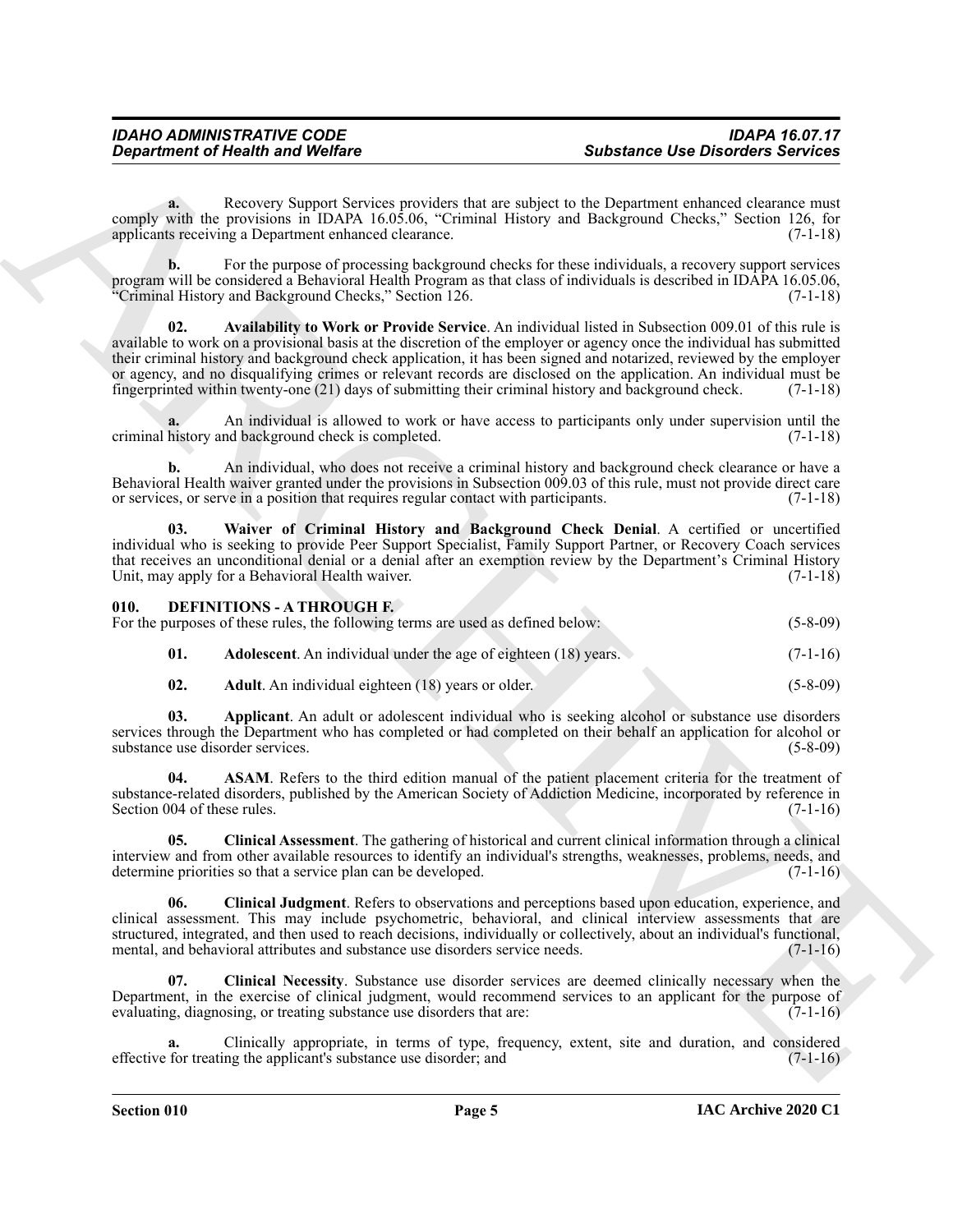**b.** Not primarily for the convenience of the applicant or service provider and not more costly than an alternative service or sequence of services and at least as likely to produce equivalent therapeutic or diagnostic results as to the diagnosis or treatment of the applicant's substance use disorder.  $(7-1-16)$ 

<span id="page-5-3"></span><span id="page-5-2"></span><span id="page-5-1"></span>**08. Department**. The Idaho Department of Health and Welfare or its designee. (7-1-16)

**09. Eligibility Screening**. The collection of data, analysis, and review, which the Department uses to screen and determine whether an applicant is eligible for adult or adolescent substance use disorder services available through the Department. (7-1-16)

**10. Federal Poverty Guidelines**. Guidelines issued annually by the Federal Department of Health and Human Services establishing the poverty income limits. The federal poverty guidelines for the current year may be found at: http://aspe.hhs.gov/poverty/. (5-8-09)

#### <span id="page-5-4"></span><span id="page-5-0"></span>**011. DEFINITIONS - G THROUGH Z.**

<span id="page-5-5"></span>For the purposes of these rules, the following terms are used as defined below: (7-1-14) (7-1-14)

Substance the Distribution of Nealth and Wolfare<br>
Notation of the substance of the substance of the substance of the substance of the substance of the substance of the substance of the substance of the substance of the su **01. Idaho Board of Alcohol/Drug Counselor Certification, Inc. (IBADCC)**. A board affiliated with the International Certification Reciprocity Consortium/Alcohol and Other Drug Abuse (ICRC). The IBADCC is the certifying entity that oversees credentialing of Idaho Student of Addiction Studies (ISAS), and Certified Alcohol/ Drug Counselors (CADC) in the state of Idaho. The IBADCC may be contacted at: PO Box 1548, Meridian, ID 83680; phone (208) 468-8802; Fax: (208) 466-7693; e-mail: IBADCC@ibadcc.org; http://ibadcc.org/. (7-1-16)

<span id="page-5-6"></span>**02. Idaho Student of Addiction Studies (ISAS)**. An entry-level certification for substance use disorder treatment granted by the Idaho Board of Alcohol/Drug Counselor Certification.

<span id="page-5-7"></span>**03. Individualized Service Plan**. A written action plan based on an eligibility screening and clinical assessment, that identifies the applicant's clinical needs, the strategy for providing services to meet those needs, treatment goals and objectives and the criteria for terminating the specified interventions. (7-1-16)

<span id="page-5-8"></span>**04. Intensive Outpatient Services**. Educational classes and individual or group counseling consisting of regularly scheduled sessions within a structured program, for a minimum of nine (9) hours of treatment per week for adults and six (6) hours of treatment per week for adolescents. (7-1-16)

<span id="page-5-9"></span>**05. Medication Assisted Treatment (MAT)**. MAT is the use of medications, in combination with counseling and behavioral therapies, to provide a whole-patient approach to the treatment of substance use disorders.  $(7-1-16)$ 

<span id="page-5-10"></span>**06. Network Treatment Provider**. A treatment provider who has approval through the Department and is contracted with the Department's Management Service Contractor. A list of network providers can be found at the Department's website. The list is also available by calling these telephone numbers: 1 (800) 922-3406; or dialing 211.  $(7-1-16)$ 

<span id="page-5-11"></span>**07. Opioid Treatment Program**. This program is specifically offered to a participant who has opioids as their substance use disorder. Services are offered under the guidelines of a federally accredited program. (7-1-16)

<span id="page-5-12"></span>**Outpatient Services**. Educational classes and individual or group counseling consisting of regularly scheduled sessions within a structured program for up to eight (8) hours of treatment per week for adults and five (5) hours of treatment per week for adolescents. (7-1-16) and five  $(5)$  hours of treatment per week for adolescents.

<span id="page-5-13"></span>**Priority Population**. Priority populations are populations who receive services ahead of other persons and are determined yearly by the Department. A current list of the priority population is available from the Department. (7-1-16)

<span id="page-5-14"></span>**10. Recovery Support Services**. Non clinical services designed to initiate, support, and enhance recovery. These services may include: safe and sober housing that is staffed; transportation; child care; life skills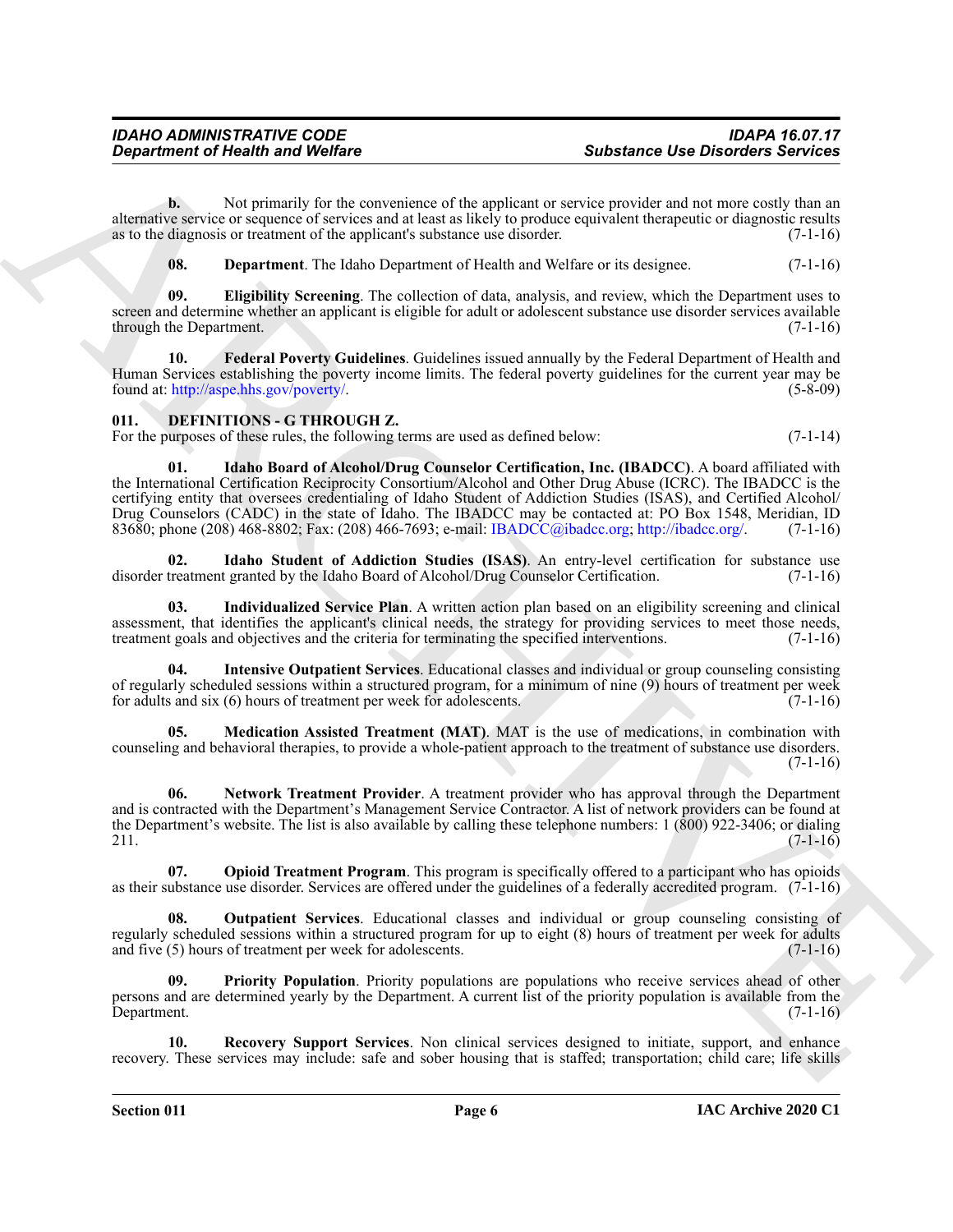# *Department of Health and Welfare*

# *IDAHO ADMINISTRATIVE CODE IDAPA 16.07.17*

education; drug testing; peer to peer mentoring; and case management. (7-1-16)

<span id="page-6-6"></span>**11. Residential Treatment Services**. A planned and structured regimen of treatment provided in a 24 hour residential setting. Residential programs serve individuals who, because of function limitations need safe and stable living environments and 24-hour care.

<span id="page-6-8"></span>**12. Substance-Related Disorders**. Substance-related disorders include disorders related to the taking of alcohol or another addictive drug, to the side effects of a medication, and to toxin exposures. They include substance use disorders, and substance intoxication, substance withdrawal, and substance-induced disorders as defined in the DSM5. (7-1-16)

<span id="page-6-7"></span>13. Substance Use Disorder. A substance use disorder is evidenced by a cluster of cognitive, behavioral, and physiological symptoms indicating that the individual continues using a substance despite significant substance-related problems. According to the DSM-5, diagnosis of a substance use disorder is based on a pathological pattern of behaviors related to use of the substance. (7-1-16)

<span id="page-6-9"></span>**14. Withdrawal Management**. Services necessary to monitor and manage the process of withdrawing a person from a specific psychoactive substance in a safe and effective manner.  $(7-1-16)$ 

#### <span id="page-6-1"></span><span id="page-6-0"></span>**012. -- 099. (RESERVED)**

#### <span id="page-6-16"></span>**PARTICIPANT ELIGIBILITY (Sections 100-199)**

#### <span id="page-6-5"></span><span id="page-6-2"></span>**100. ACCESSING SUBSTANCE USE DISORDERS SERVICES.**

The Department's adult and adolescent substance use disorders services may be accessed by eligible applicants completing an application for services and eligibility screening. (7-1-16) completing an application for services and eligibility screening.

#### <span id="page-6-15"></span><span id="page-6-13"></span><span id="page-6-3"></span>**101. ELIGIBILITY SCREENING AND CLINICAL ASSESSMENT.**

**Substance Ose Observes Substance Ose Observes Substance Ose Observes Substance Ose Observes Substance Substance Substance Substance Substance Substance Substance Substance Substance Substance Substance Substance Substanc 01. Eligibility Screening**. A screening for eligibility substance use disorders services through the Department is based on the eligibility requirements under Section 102 of these rules. When an applicant meets eligibility screening criteria they may be eligible for substance use disorders services through the Department. An applicant not meeting eligibility screening criteria will be referred to other appropriate community services. Each applicant is required to complete an application for Substance Use Disorders Services. When an applicant refuses to complete the application, the Department reserves the right to discontinue the screening process for eligibility. The eligibility screening must be directly related to the applicant's substance-related disorder and level of functioning, and will include: (7-1-16) will include:  $(7-1-16)$ 

<span id="page-6-14"></span>

| а. | Application for Substance Use Disorders Services; | $(7-1-16)$ |
|----|---------------------------------------------------|------------|
| b. | Notice of Privacy Practice; and                   | $(7-1-16)$ |
|    | Authorization for Disclosure.                     | $(5-8-09)$ |

**02. Clinical Assessment**. When the applicant is found eligible for a substance use disorders services assessment after completion of the eligibility screening, the applicant will be authorized to receive a clinical assessment with a Department's network treatment provider. (7-1-16) assessment with a Department's network treatment provider.

#### <span id="page-6-10"></span><span id="page-6-4"></span>**102. ELIGIBILITY DETERMINATION.**

**01. Determination of Eligibility for Substance Use Disorders Services**. The Department may limit or prioritize adult and adolescent substance use disorder services, impose income limits, define eligibility criteria, and establish the number of persons eligible based upon such factors as court-ordered services, availability of funding, the degree of financial need, the degree of clinical need, or other factors. (7-1-16) degree of financial need, the degree of clinical need, or other factors.

<span id="page-6-12"></span><span id="page-6-11"></span>**02. Eligibility Requirements**. To be eligible for substance use disorders services through a voluntary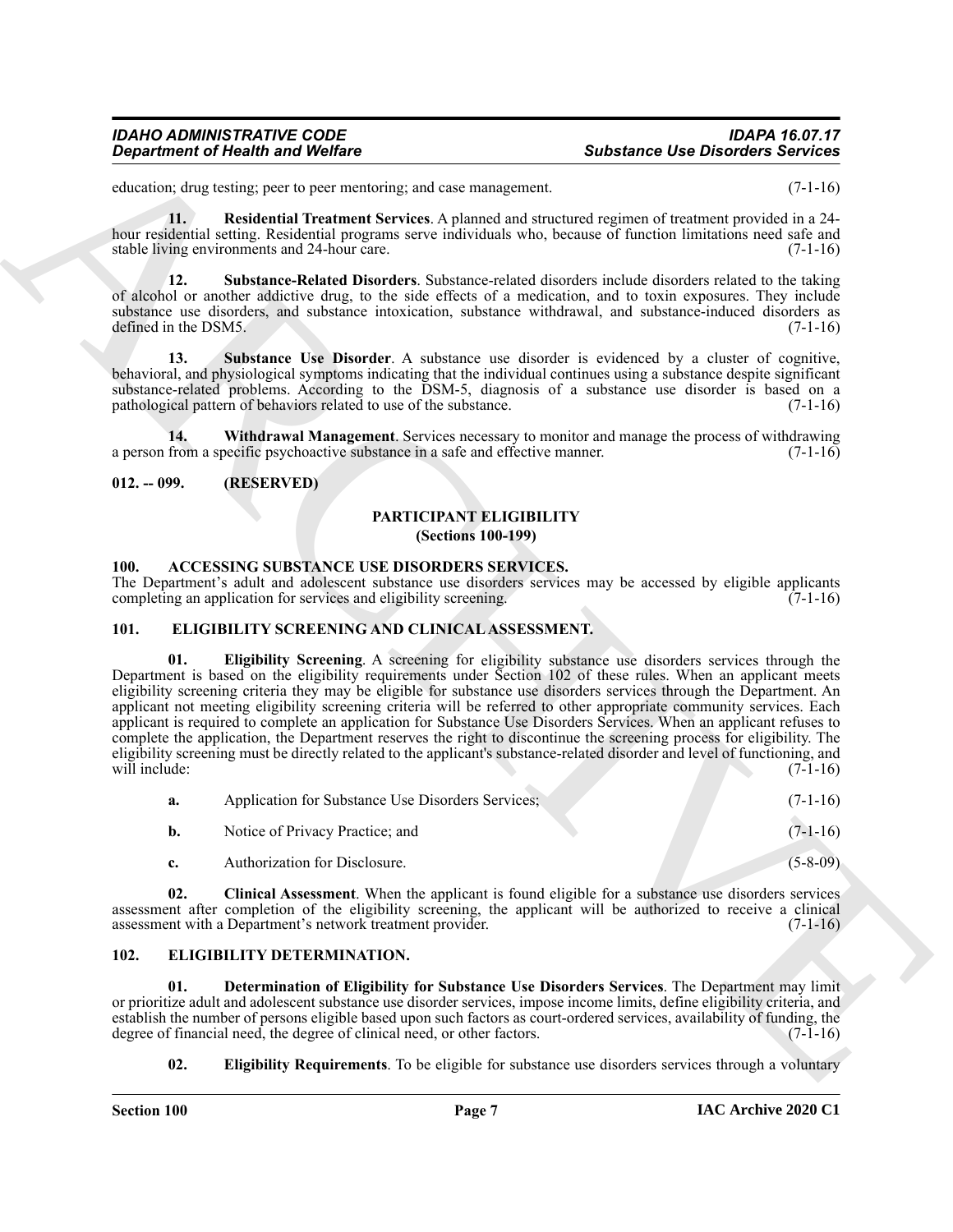# *Department of Health and Welfare*

|                     |  |  |  | Be an adult or adolescent with family income at or below two hundred percent (200%) of federal |  |            |
|---------------------|--|--|--|------------------------------------------------------------------------------------------------|--|------------|
| poverty guidelines; |  |  |  |                                                                                                |  | $(5-8-09)$ |
|                     |  |  |  |                                                                                                |  |            |

- **b.** Be a resident of the state of Idaho; (5-8-09)
- **c.** Be a member of a priority population; (7-1-16)
- **d.** Meet diagnostic criteria for a substance-related disorder as described in the DSM-5; and (7-1-16)
- <span id="page-7-7"></span>**e.** Meet specifications in each of the ASAM dimensions required for the recommended level of care.  $(7-1-16)$

### <span id="page-7-0"></span>**103. NOTICE OF CHANGES IN ELIGIBILITY FOR SUBSTANCE USE DISORDERS SERVICES.**

### <span id="page-7-9"></span><span id="page-7-8"></span><span id="page-7-1"></span>**104. NOTICE OF DECISION ON ELIGIBILITY.**

| a.<br>poverty guidelines;       | application to the Department, the applicant must:                                                                                                                                                                                                                                                                                                                                                                                                                                      | $(7-1-16)$ |
|---------------------------------|-----------------------------------------------------------------------------------------------------------------------------------------------------------------------------------------------------------------------------------------------------------------------------------------------------------------------------------------------------------------------------------------------------------------------------------------------------------------------------------------|------------|
|                                 |                                                                                                                                                                                                                                                                                                                                                                                                                                                                                         |            |
|                                 | Be an adult or adolescent with family income at or below two hundred percent (200%) of federal                                                                                                                                                                                                                                                                                                                                                                                          | $(5-8-09)$ |
| $\mathbf{b}$ .                  | Be a resident of the state of Idaho;                                                                                                                                                                                                                                                                                                                                                                                                                                                    | $(5-8-09)$ |
| c.                              | Be a member of a priority population;                                                                                                                                                                                                                                                                                                                                                                                                                                                   | $(7-1-16)$ |
| d.                              | Meet diagnostic criteria for a substance-related disorder as described in the DSM-5; and                                                                                                                                                                                                                                                                                                                                                                                                | $(7-1-16)$ |
| e.                              | Meet specifications in each of the ASAM dimensions required for the recommended level of care.                                                                                                                                                                                                                                                                                                                                                                                          | $(7-1-16)$ |
| 103.<br>use disorders services. | NOTICE OF CHANGES IN ELIGIBILITY FOR SUBSTANCE USE DISORDERS SERVICES.<br>The Department may, upon ten (10) days' written notice, reduce, limit, suspend, or terminate eligibility for substance                                                                                                                                                                                                                                                                                        | $(7-1-16)$ |
| 104.                            | <b>NOTICE OF DECISION ON ELIGIBILITY.</b>                                                                                                                                                                                                                                                                                                                                                                                                                                               |            |
| 01.                             | <b>Notification of Eligibility Determination.</b> Within two (2) business days of receiving a completed<br>eligibility screening or assessment, or both, the Department will notify the applicant or the applicant's designated<br>representative of its eligibility determination. When the applicant is not eligible for services through the Department,<br>the applicant or the applicant's designated representative will be notified in writing. The written notice will include: | $(7-1-16)$ |
| a.                              | The applicant's name and identifying information;                                                                                                                                                                                                                                                                                                                                                                                                                                       | $(5-8-09)$ |
| b.                              | A statement of the decision;                                                                                                                                                                                                                                                                                                                                                                                                                                                            | $(5-8-09)$ |
| c.                              | A concise statement of the reasons for the decision; and                                                                                                                                                                                                                                                                                                                                                                                                                                | $(5-8-09)$ |
| d.                              | The process for pursuing an administrative appeal regarding eligibility determinations.                                                                                                                                                                                                                                                                                                                                                                                                 | $(5-8-09)$ |
| 02.                             | Right to Accept or Reject Substance Use Disorders Services. When the Department determines<br>that an applicant is eligible for substance use disorders services through the Department, an individual has the right to<br>accept or reject substance use disorders services offered by the Department, unless imposed by law or court order.                                                                                                                                           | $(7-1-16)$ |
| 03.                             | Reapplication for Substance Use Disorders Services. If the Department determines that an<br>applicant is not eligible for substance use disorders services through the Department, the applicant may reapply at any<br>time upon a showing of a change in circumstances.                                                                                                                                                                                                                | $(7-1-16)$ |
| $105. - 119.$                   | (RESERVED)                                                                                                                                                                                                                                                                                                                                                                                                                                                                              |            |
| 120.                            | FINANCIAL RESPONSIBILITY FOR SUBSTANCE USE DISORDERS SERVICES.<br>An individual receiving substance use disorders services through the Department is responsible for paying for the<br>services received. The financial responsibility for each service is based on the individual's ability to pay as<br>determined in IDAPA 16.07.01, "Behavioral Health Sliding Fee Schedules."                                                                                                      | $(7-1-16)$ |
| $121. - 149.$                   | (RESERVED)                                                                                                                                                                                                                                                                                                                                                                                                                                                                              |            |
| 150.                            | <b>SELECTION OF SERVICE PROVIDERS.</b><br>A participant who is eligible for substance use disorders services administered by the Department can choose a<br>substance use disorders service provider from the approved list of Network Treatment Providers for services needed.                                                                                                                                                                                                         |            |

# <span id="page-7-11"></span><span id="page-7-10"></span><span id="page-7-2"></span>**105. -- 119. (RESERVED)**

# <span id="page-7-6"></span><span id="page-7-3"></span>**120. FINANCIAL RESPONSIBILITY FOR SUBSTANCE USE DISORDERS SERVICES.**

# <span id="page-7-4"></span>**121. -- 149. (RESERVED)**

# <span id="page-7-12"></span><span id="page-7-5"></span>**150. SELECTION OF SERVICE PROVIDERS.**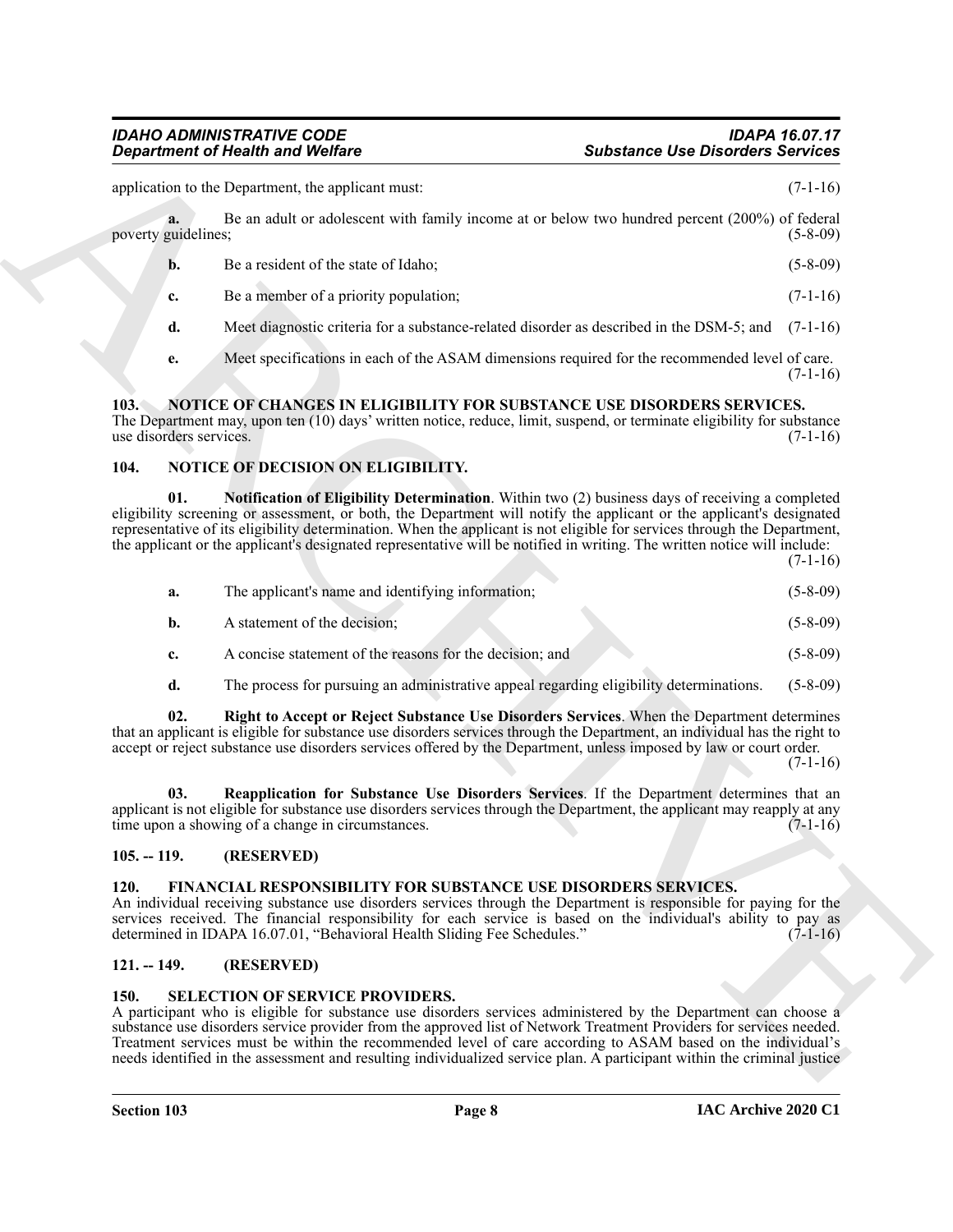system may have a limited number of providers from which to choose. (7-1-16)

### <span id="page-8-1"></span><span id="page-8-0"></span>**151. -- 199. (RESERVED)**

#### <span id="page-8-6"></span>**SUBSTANCE USE DISORDER SERVICES (Sections 200-600)**

#### <span id="page-8-3"></span><span id="page-8-2"></span>**200. QUALIFIED SUBSTANCE USE DISORDERS PROFESSIONAL PERSONNEL REQUIRED.**

**Statement of Nearly was Wolfrey**<br>
Statement Ose Distribution Services<br>
The statement of Nearly Wolfrey<br>
The statement of New York 2000 and the statement of New York 2000 and the Statement of New York 2000<br>
The CHAIN HOW Each behavioral health program providing substance use disorders services must employ the number and variety of staff needed to provide the services and treatments offered by the program as a multidisciplinary team. The program must employ at least one (1) qualified substance use disorders professional for each behavioral health program  $\sqrt{7-1-16}$ 

**01. Qualified Substance Use Disorders Professional**. A qualified substance use disorders professional includes individuals with the following qualifications:

<span id="page-8-4"></span>**a.** Idaho Board of Alcohol/Drug Counselor Certification - Certified Alcohol/Drug Counselor;

 $(7-1-16)$ 

**b.** Idaho Board of Alcohol/Drug Counselor Certification - Advanced Certified Alcohol/Drug Counselor; (7-1-16) Counselor; (7-1-16)

**c.** Northwest Indian Alcohol/Drug Specialist Certification - Counselor II or Counselor III; (7-1-16)

**d.** National Board for Certified Counselors (NBCC) - Master Addictions Counselor (MAC); (7-1-16)

**e.** "Licensed Clinical Social Worker" (LCSW) or a "Licensed Masters Social Worker" (LMSW) licensed under Title 54, Chapter 32, Idaho Code, and IDAPA 24.14.01, "Rules of the State Board of Social Work Examiners"; (7-1-16)

**f.** "Marriage and Family Therapist" or "Associate Marriage and Family Therapist," licensed under Title 54, Chapter 34, Idaho Code, and IDAPA 24.15.01, "Rules of the Idaho Licensing Board of Professional Counselors and Marriage and Family Therapists";

**g.** "Nurse Practitioner" licensed under Title 54, Chapter 14, Idaho Code, and IDAPA 24.34.01, "Rules of the Idaho Board of Nursing"; (7-1-16)

**h.** "Clinical Nurse Specialist" licensed under Title 54, Chapter 14, Idaho Code, and IDAPA 24.34.01, f the Idaho Board of Nursing"; (7-1-16) "Rules of the Idaho Board of Nursing";

**i.** "Physician Assistant" licensed under Title 54, Chapter 18, Idaho Code, and IDAPA 24.33.02, "Rules for the Licensure of Physician Assistants"; (7-1-16)

**j.** "Licensed Professional Counselor" (LPC) or a "Licensed Clinical Professional Counselor" (LCPC) j. "Licensed Professional Counselor" (LPC) or a "Licensed United Professional Counselor" (LCTC) licensed under Title 54, Chapter 34, Idaho Code, and IDAPA 24.15.01, "Rules of the Idaho Licensing Board of Professional Couns Professional Counselors and Marriage and Family Therapists";

**k.** "Psychologist" or "Psychologist Extender" licensed under Title 54, Chapter 23, Idaho Code, and 24.12.01, "Rules of the Idaho State Board of Psychologist Examiners"; (7-1-16) IDAPA 24.12.01, "Rules of the Idaho State Board of Psychologist Examiners";

<span id="page-8-5"></span>**l.** "Physician" licensed under Title 54, Chapter 18, Idaho Code; and (7-1-16)

**m.** "Licensed Registered Nurse (RN)" licensed under Title 54, Chapter 14, Idaho Code, and IDAPA<br>
"Rules of the Idaho Board of Nursing." (7-1-16) 24.34.01, "Rules of the Idaho Board of Nursing."

**02. Qualified Substance Use Disorders Professional Prior to May 1, 2010**. When an individual was recognized by the Department as a qualified professional in a substance use disorders services program prior to May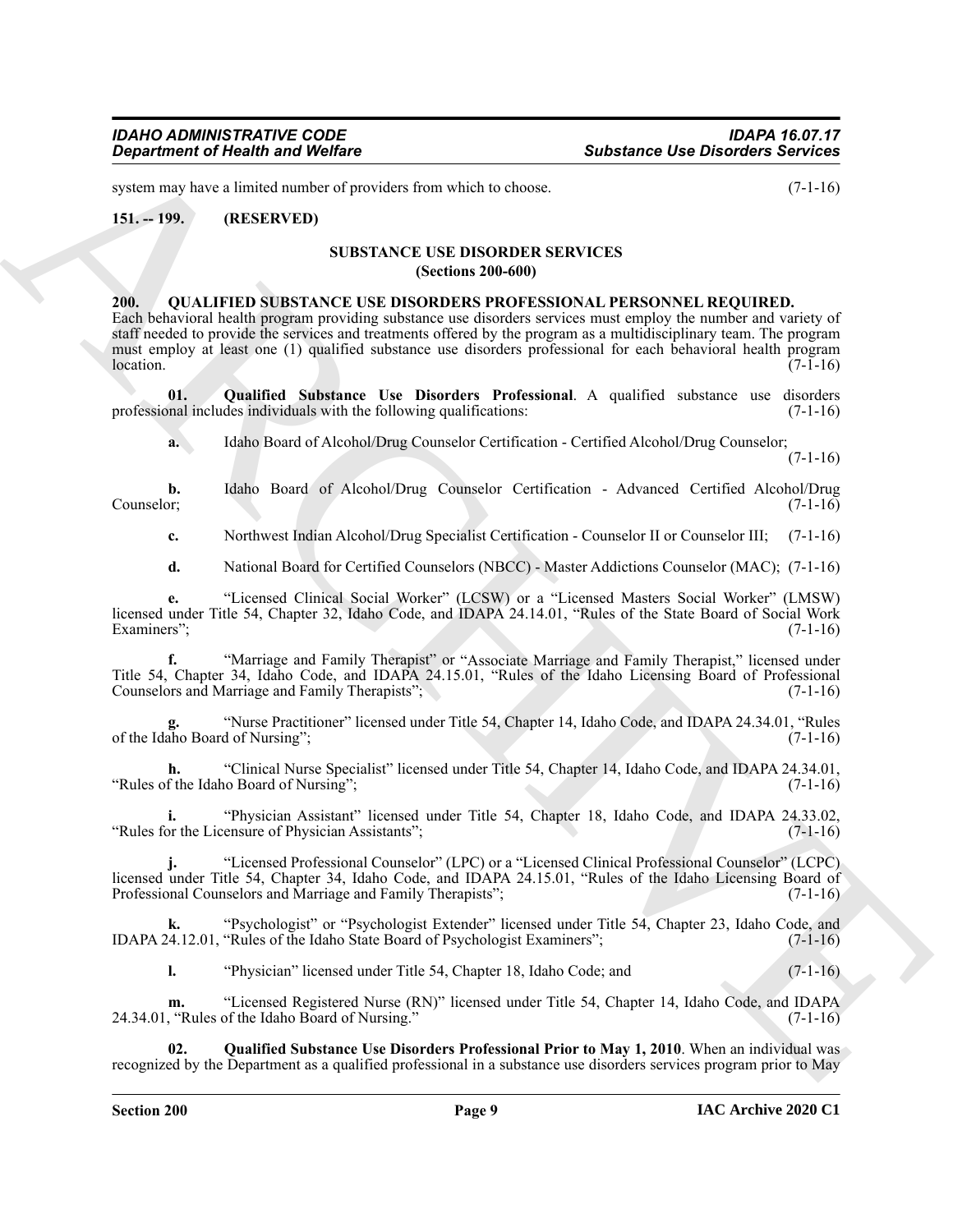1, 2010, and met the requirements at that time, they will continue to be recognized by the Department as a qualified substance use disorders professional.

#### <span id="page-9-0"></span>**201. -- 209. (RESERVED)**

#### <span id="page-9-4"></span><span id="page-9-1"></span>**210. QUALIFIED SUBSTANCE USE DISORDERS PROFESSIONAL TRAINEE.**

Each qualified substance use disorders professional trainee practicing in the provision of substance use disorders services must meet the requirements in these rules. (7-1-16)

<span id="page-9-6"></span>**01. Informed of Qualified Substance Use Disorders Professional Trainee Providing Treatment**. All behavioral health program staff, participants, their families, or guardians must be informed when a qualified substance use disorders professional trainee is providing treatment services to participants.  $(7-1-16)$ 

**02. Work Qualifications for Qualified Substance Use Disorders Professional Trainee**. A qualified substance use disorders professional trainee must meet one (1) of the following qualification to begin work: (7-1-16)

<span id="page-9-7"></span>**a.** Idaho Student in Addiction Studies (ISAS) certification; (7-1-16)

<span id="page-9-5"></span>**b.** Formal documentation as a Northwest Indian Alcohol/Drug Specialist Counselor I; or (7-1-16)

**c.** Formal documentation of current enrollment in a program for qualifications in Section 200 of these (7-1-16) rules. (7-1-16)

**03 Continue as Qualified Substance Use Disorders Professional Trainee**. An individual who has completed a program listed in Section 200 of these rules and is awaiting licensure can continue as a qualified substance use disorders professional trainee at the same agency for a period of six (6) months from the date of program completion. (7-1-16)

#### <span id="page-9-2"></span>**211. -- 299. (RESERVED)**

#### <span id="page-9-8"></span><span id="page-9-3"></span>**300. SERVICES FOR ADOLESCENTS.**

Behavioral health programs providing substance use disorders treatment to adolescents must comply with the following requirements: (7-1-16)

<span id="page-9-11"></span>**01. Separate Services From Adults**. Each program providing adolescent program services must provide the services separate from adult program services. The program must ensure the separation of adolescent participants from adult participants except as required in Subsections 300.03 and 300.04 of this rule. (7-1-16)

<span id="page-9-10"></span>**02. Residential Care as an Alternative to Parental Care**. Any program that provides care, control, supervision, or maintenance of adolescents for twenty-four (24) hours per day as an alternative to parental care must<br>(7-1-16) meet the following criteria:

Be licensed under the "Child Care Licensing Act," Title 39, Chapter 12, Idaho Code, according to "Child Care Licensing"; or (7-1-16) IDAPA 16.06.02, "Child Care Licensing"; or

**b.** Be certified by the Department of Juvenile Corrections according to IDAPA 05.01.02, "Rules and s for Secure Juvenile Detention Centers." (7-1-16) Standards for Secure Juvenile Detention Centers."

Substitute of Real Minimized with the same state and the technique state and the same state of the same state and the same state and the same state and the same state and the same state and the same state of the same stat **03. Continued Care of an Eighteen-Year-Old**. An adolescent who turns the age of eighteen (18), and is receiving outpatient or intensive outpatient treatment in a state-approved behavioral health program, may remain in the program under continued care described in Subsection 300.03 of this rule. The individual may remain in the program for:  $(7-1-16)$ 

<span id="page-9-9"></span>

| a. | Up to ninety (90) days after their eighteenth birthday; or |  | $(7-1-16)$ |
|----|------------------------------------------------------------|--|------------|
|----|------------------------------------------------------------|--|------------|

**b.** Until the close of the current school year for an individual attending school. (7-1-16)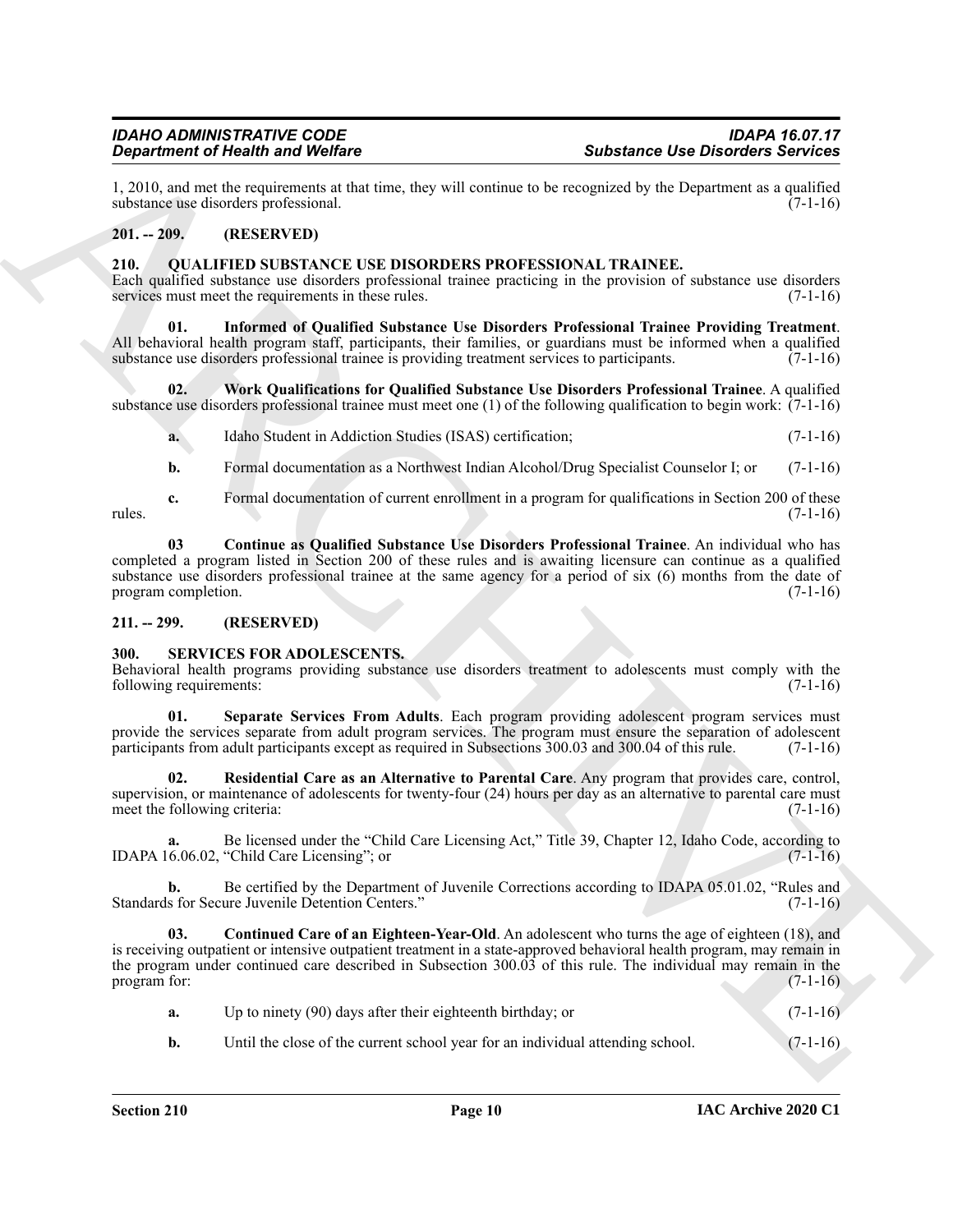#### <span id="page-10-21"></span><span id="page-10-0"></span>**301. -- 349. (RESERVED)**

#### <span id="page-10-19"></span><span id="page-10-18"></span><span id="page-10-17"></span><span id="page-10-16"></span><span id="page-10-15"></span><span id="page-10-14"></span><span id="page-10-13"></span><span id="page-10-12"></span><span id="page-10-1"></span>**350. RECOVERY SUPPORT SERVICES.**

<span id="page-10-20"></span>

|                             | <b>Department of Health and Welfare</b>                                                                                                                                                       | <b>Substance Use Disorders Services</b> |  |  |
|-----------------------------|-----------------------------------------------------------------------------------------------------------------------------------------------------------------------------------------------|-----------------------------------------|--|--|
| 04.                         | Documentation Requirements for Continued Care. Prior to accepting an individual into<br>continued care, the program must assure and document the following;                                   | $(7-1-16)$                              |  |  |
|                             | A signed voluntary agreement to remain in the program or a copy of a court order authorizing<br>continued placement after the individual's eighteenth birthday.                               | $(7-1-16)$                              |  |  |
| b.                          | Clinical staffing for appropriateness of continued care with clinical documentation;                                                                                                          | $(7-1-16)$                              |  |  |
| c.<br>birthday.             | Verification the individual in continued care was in the care of the program prior to their eighteenth                                                                                        | $(7-1-16)$                              |  |  |
| d.                          | Verification that the individual needs to remain in continued care in order to complete treatment,<br>education, or other similar needs.                                                      | $(7-1-16)$                              |  |  |
| 05.                         | Licensed Hospital Facilities. Facilities licensed as hospitals under Title 39, Chapter 13, Idaho<br>Code, are exempt from the requirements in Subsections 300.01 through 300.04 of this rule. | $(7-1-16)$                              |  |  |
| $301. - 349.$               | (RESERVED)                                                                                                                                                                                    |                                         |  |  |
| 350.<br>following services. | RECOVERY SUPPORT SERVICES.<br>Each program must meet the minimum requirements in these rules to provide recovery support services for the                                                     | $(7-1-16)$                              |  |  |
| 01.                         | <b>Case Management.</b>                                                                                                                                                                       | $(7-1-16)$                              |  |  |
| 02.                         | <b>Alcohol and Drug Screening.</b>                                                                                                                                                            | $(7-1-16)$                              |  |  |
| 03.                         | <b>Child Care.</b>                                                                                                                                                                            | $(7-1-16)$                              |  |  |
| 04.                         | Transportation.                                                                                                                                                                               | $(7-1-16)$                              |  |  |
| 05.                         | Life Skills.                                                                                                                                                                                  | $(7-1-16)$                              |  |  |
| 06.                         | <b>Staffed Safe and Sober Housing for Adolescents.</b>                                                                                                                                        | $(7-1-16)$                              |  |  |
| 07.                         | <b>Staffed Safe and Sober Housing for Adults.</b>                                                                                                                                             | $(7-1-16)$                              |  |  |
| $351. - 354.$               | (RESERVED)                                                                                                                                                                                    |                                         |  |  |
| 355.                        | CASE MANAGEMENT SERVICES.<br>Each program providing case management services must comply with the following requirements.                                                                     | $(3-20-20)$                             |  |  |
| 01.                         | No Duplication of Services. Case management services cannot duplicate services currently<br>provided under another program.                                                                   | $(7-1-16)$                              |  |  |
| 02.<br>needs.               | Based on Assessment. Case management services are based on an assessment of participant's                                                                                                     | $(7-1-16)$                              |  |  |
| 03.                         | Required Service Plan. Case management services are included on the participant's service plan.                                                                                               | $(7-1-16)$                              |  |  |
| $356. - 359.$               | (RESERVED)                                                                                                                                                                                    |                                         |  |  |
| 360.                        | ALCOHOL AND DRUG SCREENING.<br>Each program providing alcohol and drug screenings must comply with the requirements in this rule.                                                             | $(7-1-16)$                              |  |  |
| 01.                         | <b>Drug Testing Policies and Procedures</b> . The program must have policies and procedures regarding                                                                                         |                                         |  |  |

#### <span id="page-10-11"></span><span id="page-10-10"></span><span id="page-10-9"></span><span id="page-10-8"></span><span id="page-10-4"></span><span id="page-10-3"></span><span id="page-10-2"></span>**356. -- 359. (RESERVED)**

#### <span id="page-10-7"></span><span id="page-10-6"></span><span id="page-10-5"></span>**360. ALCOHOL AND DRUG SCREENING.**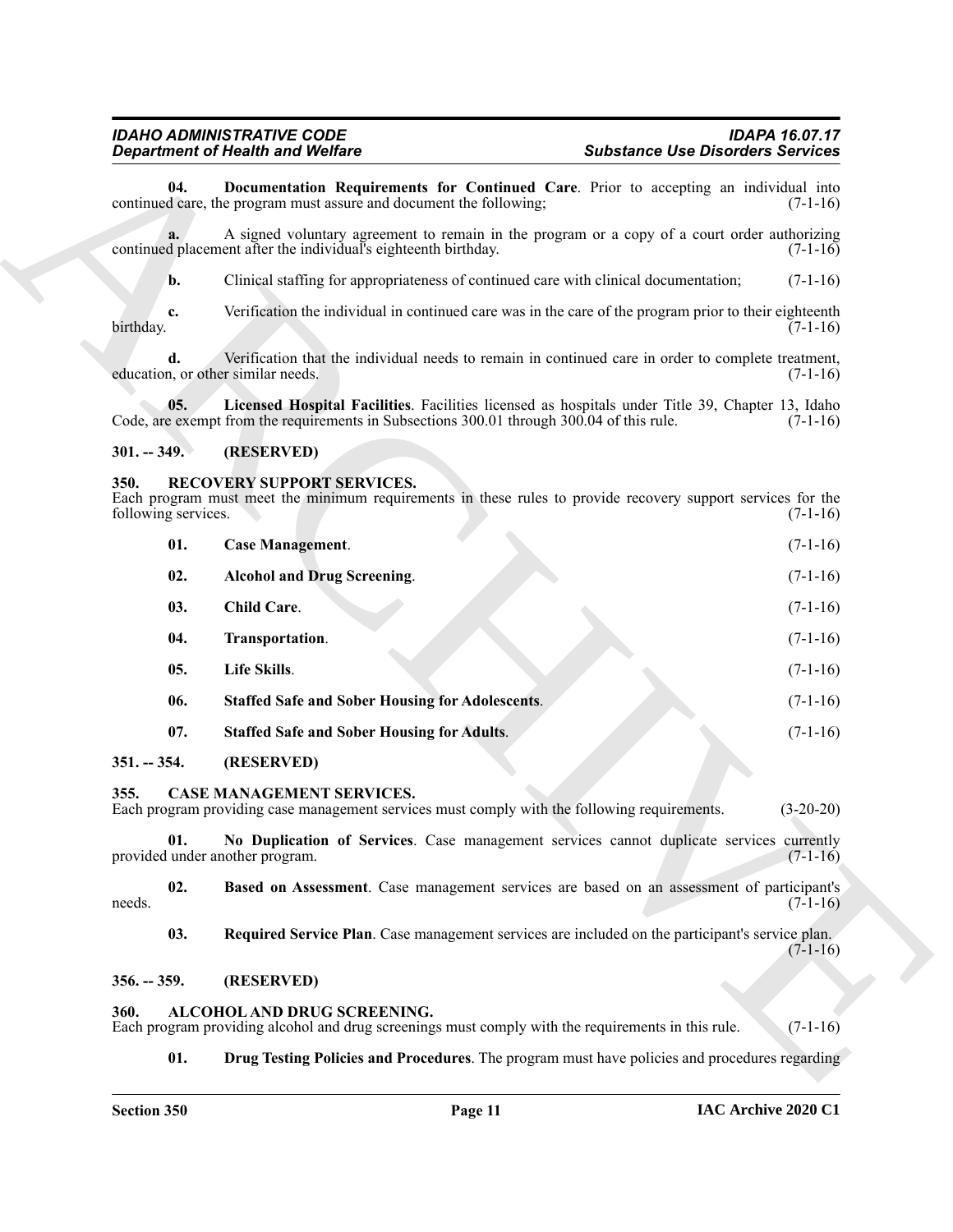the collection, handling, testing, and reporting of drug-testing specimens. Policies and procedures must include elements contributing to the reliability and validity of the screening and testing process. (7-1-16) elements contributing to the reliability and validity of the screening and testing process.

**a.** Direct observation of specimen collection: (7-1-16)

**b.** Verification temperature and measurement of creatinine levels in urine samples to determine the value (7-1-16) extent of water loading;

**c.** Specific, detailed, written procedures regarding all aspects of specimen collection, specimen evaluation, and result reporting; (7-1-16)

**d.** A documented chain of custody for each specimen collected;  $(7-1-16)$ 

**e.** Quality control and quality assurance procedures for ensuring the integrity of the process; and (7-1-16)

<span id="page-11-6"></span><span id="page-11-5"></span>**f.** Procedures for verifying accuracy when drug test results are contested. (7-1-16)

**02. Release of Results**. The program must have a policy and procedures for releasing the results of an alcohol and drug screening. (7-1-16)

**03. On-site Testing**. A program performing on-site testing must use alcohol and drug screening tests approved by the U.S. Food and Drug Administration.  $(7-1-16)$ 

<span id="page-11-4"></span>**04. Laboratory Used for Testing**. Each laboratory used for lab-based confirmation or lab-based testing must meet the requirements in and be approved under IDAPA 16.02.06, "Quality Assurance for Idaho Clinical Laboratories." (7-1-16)

<span id="page-11-0"></span>**361. -- 364. (RESERVED)**

#### <span id="page-11-7"></span><span id="page-11-1"></span>**365. CHILD CARE SERVICES.**

Each program providing child care services must comply with the requirements in this rule. (7-1-16)

<span id="page-11-8"></span>**01. Documentation of Child Care**. A program must maintain documentation of current daycare r written documentation that child care is provided while parent is on-site. (7-1-16) license or written documentation that child care is provided while parent is on-site.

<span id="page-11-9"></span>**02. Policies and Procedures for Child Care Services**. The program must have policies and procedures that ensure the well-being and safety of children receiving child care services. (7-1-16)

#### <span id="page-11-2"></span>**366. -- 369. (RESERVED)**

#### <span id="page-11-10"></span><span id="page-11-3"></span>**370. TRANSPORTATION SERVICES.**

Each program providing transportation services must comply with the requirements in this rule. (7-1-16)

<span id="page-11-12"></span>**01. Documentation of Driver's License**. A program that provides transportation to participants must documentation of a valid driver's license for each individual who provides the service. (7-1-16) maintain documentation of a valid driver's license for each individual who provides the service.

<span id="page-11-14"></span>**02. Transportation Vehicles and Drivers**. A program must adhere to all state and federal laws, rules, and regulations applicable to drivers and types of vehicles used. (7-1-16)

**Singularized Friedrich and Weiler,** and Weiler China and Singularized School and Singularized School and Singularized School and Singularized School and Singularized School and Singularized School and Singularized School **03. Insurance Liability Coverage**. A behavioral health provider must carry at least the minimum insurance coverage required by Idaho law for each vehicle used. When the program permits an employee to transport participants in an employee's personal vehicle, the program must ensure that insurance coverage is carried to cover those services.  $(7-1-16)$ 

<span id="page-11-13"></span><span id="page-11-11"></span>**04. Direct Routes**. A program must provide transportation by the most direct route practical. (7-1-16)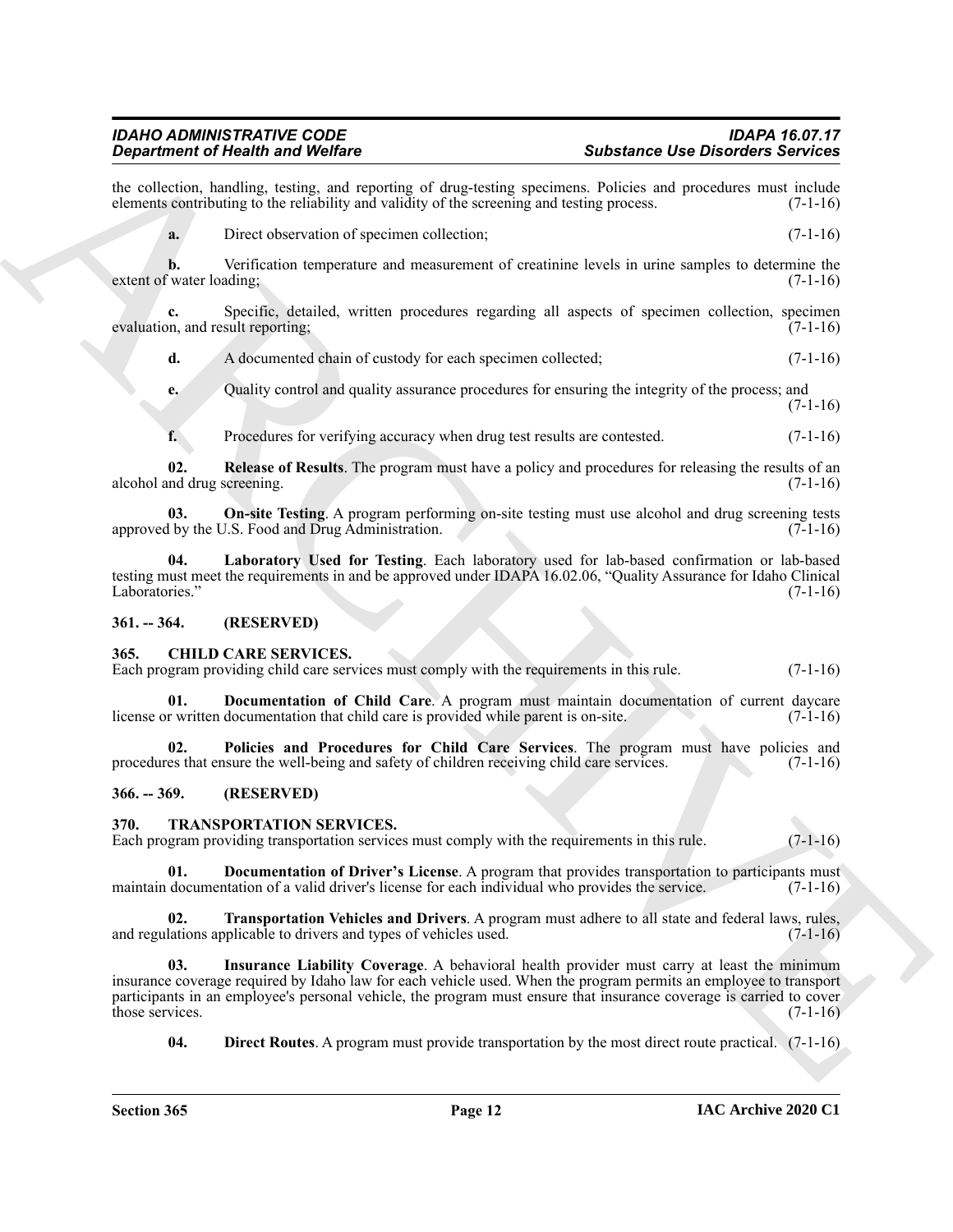# <span id="page-12-16"></span>*Department of Health and Welfare*

|               | <b>Department of Health and Welfare</b>                                                                                                                                                                                                                                                                                                                                                                                                    | <b>Substance Use Disorders Services</b> |            |
|---------------|--------------------------------------------------------------------------------------------------------------------------------------------------------------------------------------------------------------------------------------------------------------------------------------------------------------------------------------------------------------------------------------------------------------------------------------------|-----------------------------------------|------------|
| 05.           | Safety of Participants. A program must ensure the safety and well-being of all participants<br>transported. This includes maintaining and operating vehicles in a manner that ensures protection of the health and<br>safety of each participant transported. The program must meet the following requirements:                                                                                                                            |                                         | $(7-1-16)$ |
| a.            | Prohibit the driver from using a cell phone while transporting a participant;                                                                                                                                                                                                                                                                                                                                                              |                                         | $(7-1-16)$ |
| b.            | Prohibit smoking in the vehicle;                                                                                                                                                                                                                                                                                                                                                                                                           |                                         | $(7-1-16)$ |
| c.            | All vehicles must be equipped with a first aid kit and fire extinguisher;                                                                                                                                                                                                                                                                                                                                                                  |                                         | $(7-1-16)$ |
| d.            | All vehicles must be equipped with appropriate safety restraints; and                                                                                                                                                                                                                                                                                                                                                                      |                                         | $(7-1-16)$ |
| e.            | All vehicles must be in good working order.                                                                                                                                                                                                                                                                                                                                                                                                |                                         | $(7-1-16)$ |
| 06.           | Driver Must be Eighteen. The driver of a motor vehicle who transports program participants must<br>be at least eighteen (18) years of age.                                                                                                                                                                                                                                                                                                 |                                         | $(7-1-16)$ |
| $371. - 374.$ | (RESERVED)                                                                                                                                                                                                                                                                                                                                                                                                                                 |                                         |            |
| 375.          | LIFE SKILLS SERVICES.<br>Each program that provides life skills services must comply with the requirements in this rule.                                                                                                                                                                                                                                                                                                                   |                                         | $(7-1-16)$ |
| 01.           | Personal and Family Life Skills. A program for life skills services must be non-clinical and<br>designed to enhance personal and family skills for each participant's needs. Life skills services for work and home,<br>reduce marriage and family conflict, and develop attitudes and capabilities that support the adoption of healthy,<br>recovery-oriented behaviors and healthy re-engagement with the community for the participant. |                                         | $(7-1-16)$ |
| 02.           | Individual and Group Activities. A program providing life skills services may be provided on an<br>individual basis or in a group setting and can include activities that are culturally, spiritually, or gender-specific.                                                                                                                                                                                                                 |                                         | $(7-1-16)$ |
| 03.           | No Duplication of Services. Life skills services provided by a program must not duplicate services<br>currently provided under another program.                                                                                                                                                                                                                                                                                            |                                         | $(7-1-16)$ |
| $376. - 379.$ | (RESERVED)                                                                                                                                                                                                                                                                                                                                                                                                                                 |                                         |            |
| 380.<br>rule. | STAFFED SAFE AND SOBER HOUSING FOR ADOLESCENTS.<br>Each program that provides staffed safe and sober housing for adolescents must comply with the requirements in this                                                                                                                                                                                                                                                                     |                                         | $(7-1-16)$ |
| 01.           | Licensed. A program providing staffed safe and sober housing services for adolescents must be<br>licensed as a Children's Residential Care Facility under IDAPA 16.06.02, "Child Care Licensing."                                                                                                                                                                                                                                          |                                         | $(7-1-16)$ |
| 02.           | Policies and Procedures. A program providing safe and sober housing for adolescents must have<br>written policies and procedures that establish house rules and requirements and include procedures for monitoring<br>participant compliance and consequences for violating house rules and requirements.                                                                                                                                  |                                         | $(7-1-16)$ |
| 03.           | Safe and Sober Recovery Skills. Safe and sober housing services are directed toward applying<br>recovery skills, preventing relapse, improving social functioning and ability for self-care, promoting personal<br>responsibility, developing a social network supportive of recovery, and reintegrating the each adolescent into the<br>worlds of school, work, family life, and preparing for independent living.                        |                                         | $(7-1-16)$ |
| $381. - 384.$ | (RESERVED)                                                                                                                                                                                                                                                                                                                                                                                                                                 |                                         |            |
| 385.          | STAFFED SAFE AND SOBER HOUSING SERVICES FOR ADULTS.<br>Each program that provides staffed safe and sober housing for adults must comply with the requirements in this rule.                                                                                                                                                                                                                                                                |                                         | $(7-1-16)$ |
|               |                                                                                                                                                                                                                                                                                                                                                                                                                                            |                                         |            |

### <span id="page-12-15"></span><span id="page-12-0"></span>**371. -- 374. (RESERVED)**

#### <span id="page-12-9"></span><span id="page-12-7"></span><span id="page-12-6"></span><span id="page-12-1"></span>**375. LIFE SKILLS SERVICES.**

#### <span id="page-12-8"></span><span id="page-12-2"></span>**376. -- 379. (RESERVED)**

#### <span id="page-12-12"></span><span id="page-12-11"></span><span id="page-12-10"></span><span id="page-12-3"></span>**380. STAFFED SAFE AND SOBER HOUSING FOR ADOLESCENTS.**

#### <span id="page-12-13"></span><span id="page-12-4"></span>**381. -- 384. (RESERVED)**

#### <span id="page-12-14"></span><span id="page-12-5"></span>**385. STAFFED SAFE AND SOBER HOUSING SERVICES FOR ADULTS.**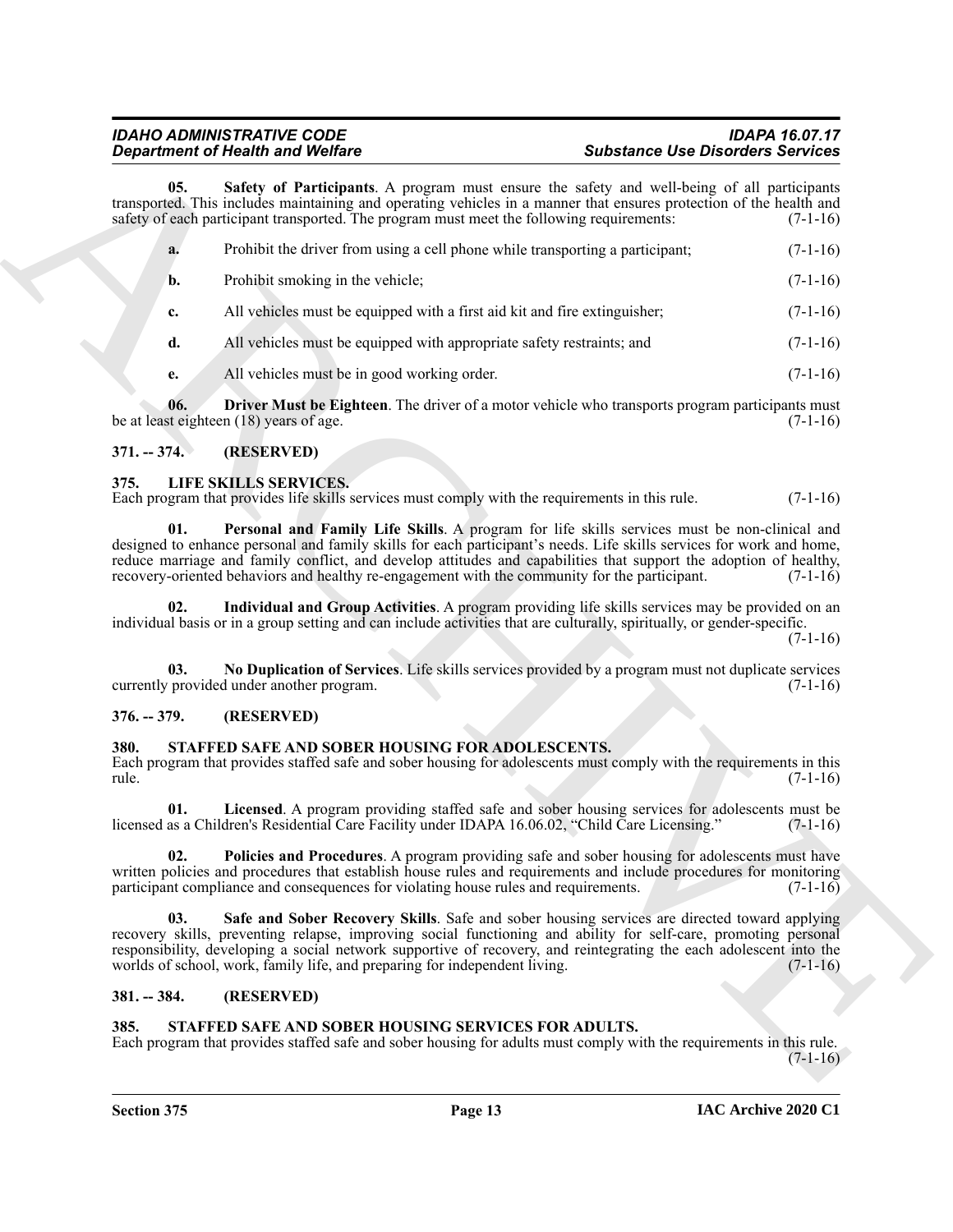<span id="page-13-3"></span>**01. Policies and Procedures**. A program providing safe and sober housing must have written policies and procedures that establish house rules and requirements and include procedures for monitoring participant compliance and consequences for violating house rules and requirements. (7-1-16) compliance and consequences for violating house rules and requirements.

**02.** Staff Required. A staff person must be available to residents twenty-four (24) hours per day, seven a week, and conduct daily site visits: At a minimum, staff must include: (7-1-16) (7) days a week, and conduct daily site visits: At a minimum, staff must include:

<span id="page-13-5"></span>**a.** A house manager who is on-site at a minimum of twenty (20) hours a week; or (7-1-16)

<span id="page-13-4"></span><span id="page-13-2"></span>**b.** A housing coordinator who is off-site, but monitors house activities on a daily basis. (7-1-16)

**03. Certified Home Inspection**. Each staffed safe and sober housing for adults program must have a certified home inspection for each location. There must be documentation that any major health and safety issues identified in the certified home inspection are corrected. (7-1-16)

**04. Safety Inspection**. Each staffed safe and sober housing location must be inspected weekly by staff to determine if hazards or potential safety issues exist. A record of the inspection must be maintained that includes the date and time of the inspection, problems encountered, and recommendation for improvement. (7-1-16)

#### <span id="page-13-0"></span>**386. -- 389. (RESERVED)**

#### <span id="page-13-6"></span><span id="page-13-1"></span>**390. THERAPEUTIC ENVIRONMENT OF RESIDENTIAL TREATMENT.**

Each program providing twenty-four (24) hours per day residential treatment must provide a therapeutic environment that enhances the participants positive self-image, preserves their human dignity, and meets the minimum standards in these rules.  $(7-1-16)$ 

<span id="page-13-7"></span>**01.** Living Conditions. A residential treatment program must meet the following requirements geach participant's therapeutic environment: (7-1-16) regarding each participant's therapeutic environment:

Each participant is allowed to wear their own clothing. If clothing is provided by the program, it is be appropriate and not demeaning. (3-20-20)

**b.** Each participant is allowed to keep and display personal belongings, and to add personal touches to ration of own room. (3-20-20) the decoration of own room.

**c.** A residential treatment program has policies and procedures for storage, availability, and use of personal possessions, personal hygiene items, and other belongings. (3-20-20)

**d.** The residential treatment program has ample closet and drawer space for the storage of personal and property provided for each participant's use. (3-20-20) property and property provided for each participant's use.

<span id="page-13-8"></span>**02. Resident Sleeping Rooms**. A residential treatment program must assure that: (7-1-16)

**a.** Resident sleeping rooms are not in attics, stairs, halls, or any other room commonly used for other room purposes:  $(7-1-16)$ than bedroom purposes;

**Superframe of Finding in Wolfare<br>
3.** Substitute University of the same of the same of the same of the same of the same of the same of the same of the same of the same of the same of the same of the same of the same of t **b.** Sufficient window space is provided for natural light and ventilation. Emergency egress or rescue windows comply with the state-adopted Uniform Building Code. This code is available from the International Code Council, 4051 West Fossmoor Rd. Country Club Hills, IL 60478-5795, phone:1-888-422-7233 and online at http:// www.iccsafe.org; (3-20-20)

**c.** Square footage requirements for resident sleeping rooms provide at least seventy (70) square feet, exclusive of closet space, in a single occupancy room. In a multiple occupancy room, there is at least forty-five (45) square feet per occupant, exclusive of closet space. Existing multiple occupancy sleeping rooms may be approved relative to square feet per occupant until the room is remodeled or the building is extensively remodeled. (3-20-20)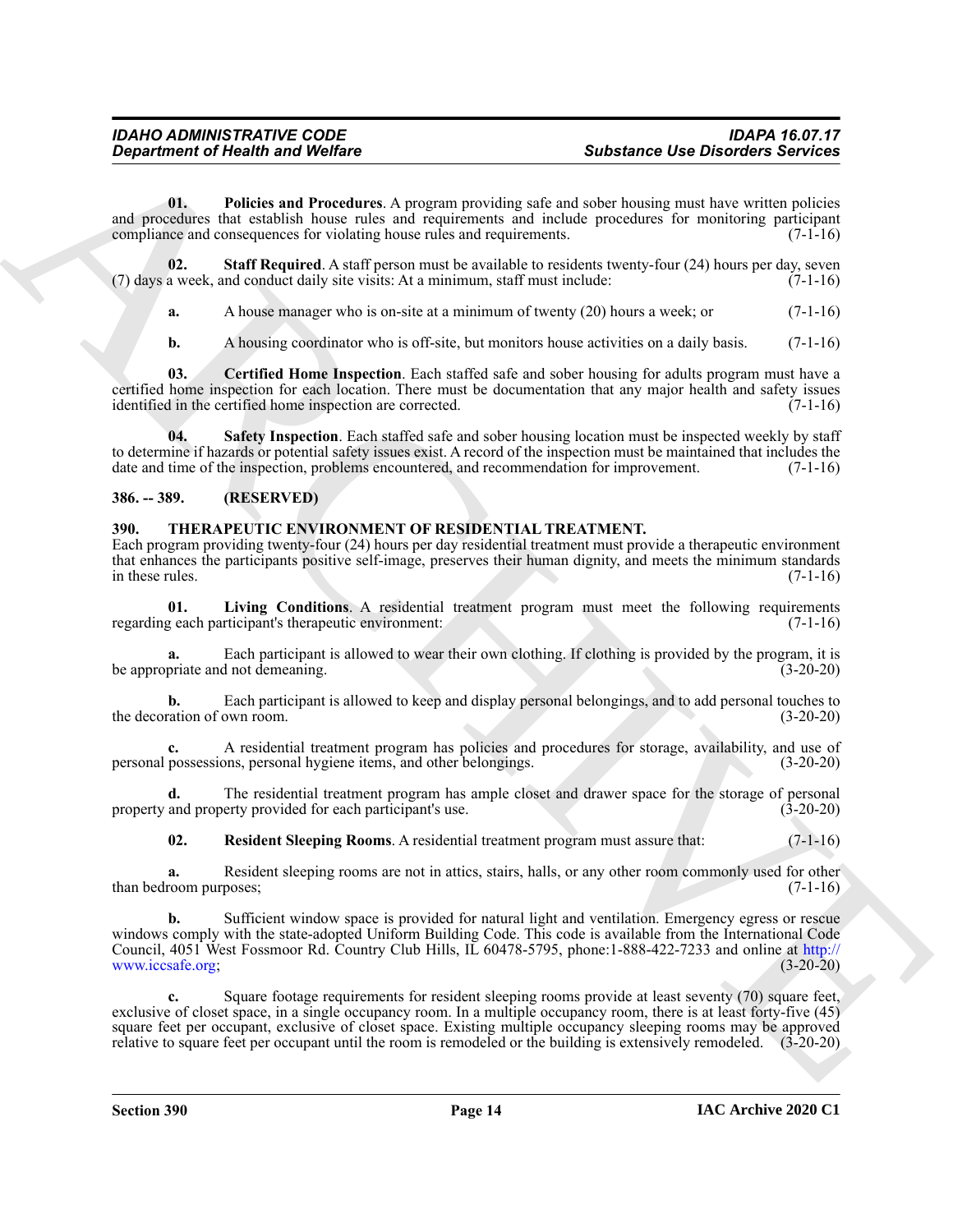## <span id="page-14-5"></span>*IDAHO ADMINISTRATIVE CODE IDAPA 16.07.17 Department of Health and Welfare Substance Use Disorders Services*

|                                    | <b>Department of Health and Welfare</b>                                                                                                                                                                                                                                                        | <b>Substance Use Disorders Services</b> |             |
|------------------------------------|------------------------------------------------------------------------------------------------------------------------------------------------------------------------------------------------------------------------------------------------------------------------------------------------|-----------------------------------------|-------------|
| d.                                 | Window screens are provided on operable windows;                                                                                                                                                                                                                                               |                                         | $(3-20-20)$ |
| e.                                 | Doorways to sleeping areas are provided with doors in order to provide privacy; and                                                                                                                                                                                                            |                                         | $(3-20-20)$ |
| f.                                 | Separate bedrooms and bathrooms are provided for men and women.                                                                                                                                                                                                                                |                                         | $(3-20-20)$ |
| 03.                                | Contributions of Therapeutic Environment. The environment of the residential treatment<br>program must meet the following requirements:                                                                                                                                                        |                                         | $(3-20-20)$ |
| a.                                 | Areas are available for a full range of social activities for all participants, from two (2) person<br>conversations to group activities;                                                                                                                                                      |                                         | $(3-20-20)$ |
| b.<br>and                          | Furniture and furnishings are comfortable and maintained in clean condition and good repair;                                                                                                                                                                                                   |                                         | $(3-20-20)$ |
| c.                                 | All equipment and appliances are maintained in good operating order.                                                                                                                                                                                                                           |                                         | $(3-20-20)$ |
| $391. - 394.$                      | (RESERVED)                                                                                                                                                                                                                                                                                     |                                         |             |
| 395.<br>requirements in this rule. | RESIDENTIAL WITHDRAWAL MANAGEMENT SERVICES.<br>Each program providing substance use disorders residential withdrawal management services must comply with the                                                                                                                                  |                                         | $(7-1-16)$  |
| 01.                                | <b>Residential Withdrawal Management Services.</b>                                                                                                                                                                                                                                             |                                         | $(7-1-16)$  |
| a.<br>management services.         | Residential withdrawal management programs must provide living accommodations in a structured<br>environment for individuals who require twenty-four (24) hour per day, seven (7) days a week, supervised withdrawal                                                                           |                                         | $(7-1-16)$  |
| b.<br>seven (7) days per week.     | Withdrawal management services must be available continuously twenty-four (24) hours per day,                                                                                                                                                                                                  |                                         | $(7-1-16)$  |
|                                    | Each withdrawal management program must have clear written policies and procedures for the<br>withdrawal management of participants. The policies and procedures must be reviewed and approved by a medical<br>consultant with specific knowledge of best practices for withdrawal management. |                                         | $(7-1-16)$  |
| d.                                 | The level of monitoring of each participant or the physical restrictions of the environment must be<br>adequate to prevent a participant from causing serious harm to self or others.                                                                                                          |                                         | $(7-1-16)$  |
| e.                                 | Each withdrawal management program must have provisions for any emergency care required.                                                                                                                                                                                                       |                                         | $(7-1-16)$  |
|                                    | Each withdrawal management program must have written policies and procedures for the transfer<br>of participants from one (1) withdrawal management program to another, when necessary.                                                                                                        |                                         | $(7-1-16)$  |
|                                    | Each withdrawal management program must have written policies and procedures for dealing with<br>a participant who leaves against professional advice.                                                                                                                                         |                                         | $(7-1-16)$  |
| 02.                                | Residential Withdrawal Management Staffing. Each withdrawal management program must<br>have twenty-four (24) hour per day, seven (7) days a week, trained personnel staff coverage.                                                                                                            |                                         | $(7-1-16)$  |
| a.                                 | A minimum staff to participant ratio of one (1) trained staff to six (6) participants must be<br>maintained twenty-four $(24)$ hours per day, seven $(7)$ days a week.                                                                                                                         |                                         | $(7-1-16)$  |
| b.                                 | Each staff member responsible for direct care during withdrawal management must have completed<br>CPR training, a basic first-aid training course, and additional training specific to withdrawal management prior to<br>being charged with the responsibility of supervising participants.    |                                         | $(7-1-16)$  |
|                                    |                                                                                                                                                                                                                                                                                                |                                         |             |

#### <span id="page-14-0"></span>**391. -- 394. (RESERVED)**

#### <span id="page-14-2"></span><span id="page-14-1"></span>**395. RESIDENTIAL WITHDRAWAL MANAGEMENT SERVICES.**

#### <span id="page-14-4"></span><span id="page-14-3"></span>**01. Residential Withdrawal Management Services**. (7-1-16)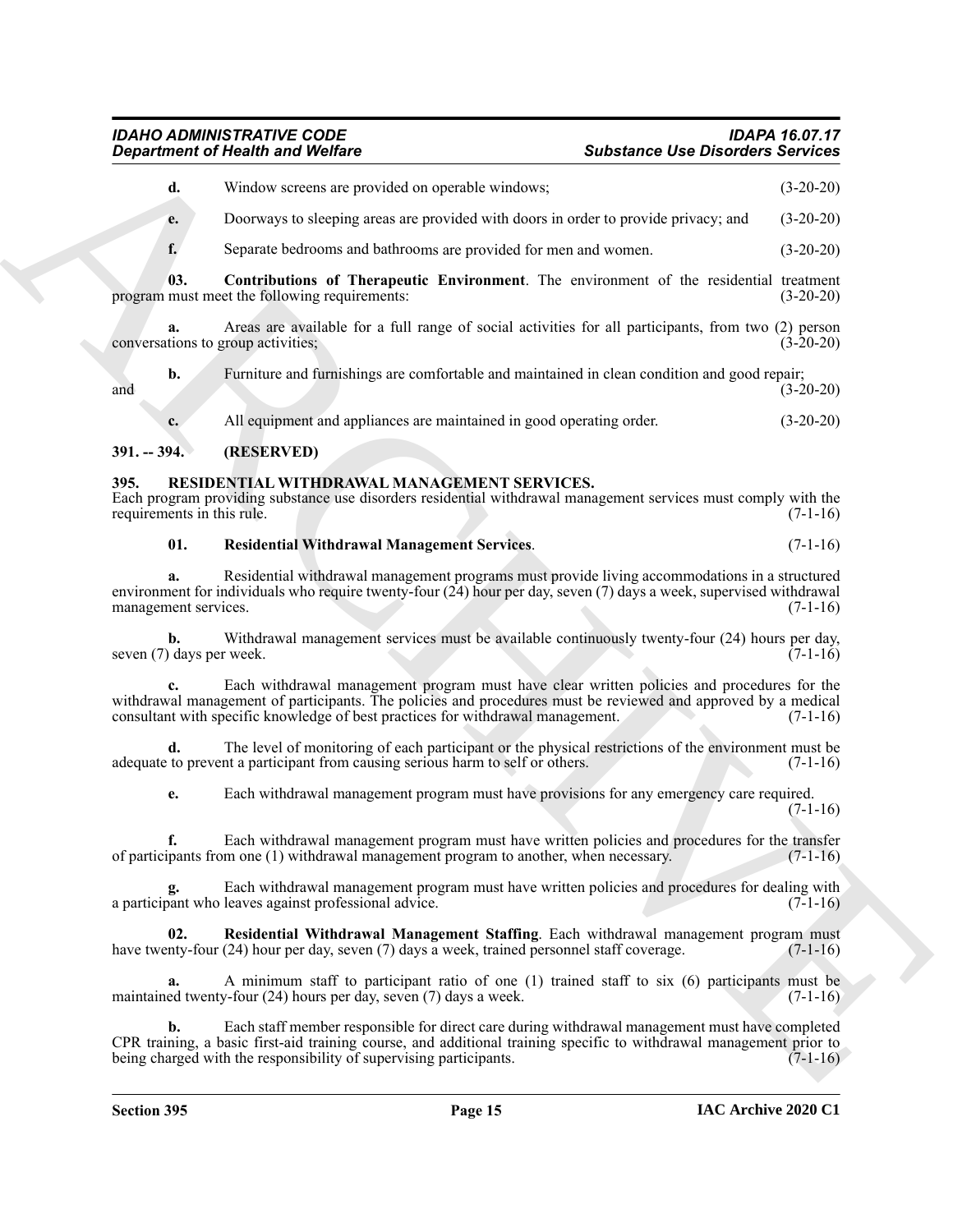#### <span id="page-15-12"></span><span id="page-15-0"></span>**396. -- 399. (RESERVED)**

#### <span id="page-15-8"></span><span id="page-15-7"></span><span id="page-15-5"></span><span id="page-15-4"></span><span id="page-15-1"></span>**400. RESIDENTIAL TREATMENT SERVICES FOR ADOLESCENTS.**

|                                        | <b>Department of Health and Welfare</b>                                                                                                                                                                                                                                                                                                                                                                                                                                                                                                                                                                                                                                                                | <b>Substance Use Disorders Services</b> |             |
|----------------------------------------|--------------------------------------------------------------------------------------------------------------------------------------------------------------------------------------------------------------------------------------------------------------------------------------------------------------------------------------------------------------------------------------------------------------------------------------------------------------------------------------------------------------------------------------------------------------------------------------------------------------------------------------------------------------------------------------------------------|-----------------------------------------|-------------|
| 03.                                    | Transfer to an Outside Program From Residential Withdrawal Management. The residential<br>treatment program must have policies and procedures established for transferring a participant to another program.                                                                                                                                                                                                                                                                                                                                                                                                                                                                                           |                                         | $(7-1-16)$  |
| $396. - 399.$                          | (RESERVED)                                                                                                                                                                                                                                                                                                                                                                                                                                                                                                                                                                                                                                                                                             |                                         |             |
| 400.<br>the requirements in this rule. | RESIDENTIAL TREATMENT SERVICES FOR ADOLESCENTS.<br>A behavioral health program providing adolescent residential treatment for substance use disorders must comply with                                                                                                                                                                                                                                                                                                                                                                                                                                                                                                                                 |                                         | $(7-1-16)$  |
| 01.                                    | Licensed for Adolescent Residential Treatment. Each residential treatment program must be<br>licensed as a Children's Residential Care Facility under IDAPA 16.06.02, "Child Care Licensing."                                                                                                                                                                                                                                                                                                                                                                                                                                                                                                          |                                         | $(3-20-20)$ |
| 02.                                    | Admission Criteria for Adolescent Residential Treatment. A behavioral health program<br>providing adolescent residential treatment for substance use disorders must only admit adolescents with a primary<br>substance use disorder diagnosis.                                                                                                                                                                                                                                                                                                                                                                                                                                                         |                                         | $(7-1-16)$  |
| 03.                                    | Focus of Adolescent Residential Treatment Services. Adolescent residential treatment services<br>for substance use disorders must focus primarily on substance use disorders diagnosed problems. Care must include<br>hours specific to substance use disorders treatment provided by clinical staff, including planned and structured<br>education, individual and group counseling, family counseling, and motivational counseling. An adolescent<br>residential treatment program must provide:                                                                                                                                                                                                     |                                         | $(7-1-16)$  |
| a.                                     | Individual and group counseling sessions;                                                                                                                                                                                                                                                                                                                                                                                                                                                                                                                                                                                                                                                              |                                         | $(7-1-16)$  |
| b.                                     | Family treatment services; and                                                                                                                                                                                                                                                                                                                                                                                                                                                                                                                                                                                                                                                                         |                                         | $(7-1-16)$  |
| c.                                     | Substance use disorders education sessions;                                                                                                                                                                                                                                                                                                                                                                                                                                                                                                                                                                                                                                                            |                                         | $(7-1-16)$  |
| 04.                                    | Staff Training in Adolescent Residential. Annual staff training must include:                                                                                                                                                                                                                                                                                                                                                                                                                                                                                                                                                                                                                          |                                         | $(7-1-16)$  |
| a.                                     | Cultural sensitivity and diversity;                                                                                                                                                                                                                                                                                                                                                                                                                                                                                                                                                                                                                                                                    |                                         | $(7-1-16)$  |
| b.                                     | Behavior management; and                                                                                                                                                                                                                                                                                                                                                                                                                                                                                                                                                                                                                                                                               |                                         | $(7-1-16)$  |
| c.                                     | Adolescent development issues appropriate to the population served.                                                                                                                                                                                                                                                                                                                                                                                                                                                                                                                                                                                                                                    |                                         | $(7-1-16)$  |
| 05.                                    | Residential Care Provided to Adolescents and Adults. A behavioral health program providing<br>residential treatment services to adolescents and adults must ensure the separation of adolescent participants from<br>adult participants. This includes not sharing the same wing, or the same floor for recreation, living, sleeping, and<br>restroom facilities. Adolescents must not dine with adult residents. Adolescents must not share treatment groups,<br>recreation, counseling sessions, educational programs, or treatment programs with adults except under continued care<br>in compliance with IDAPA 16.06.02, "Child Care Licensing," and Subsections 300.03 and 300.04 of these rules. |                                         | $(7-1-16)$  |
| 06.                                    | After Care Plan for Adolescent in Residential. An adolescent's residential care facility that<br>provides substance use disorders treatment must develop a written plan of after care services for each adolescent that<br>includes procedures for reintegrating the adolescent into the family and community as appropriate, and outpatient and<br>other continued care services recommended.                                                                                                                                                                                                                                                                                                         |                                         | $(7-1-16)$  |
| $401. - 404.$                          | (RESERVED)                                                                                                                                                                                                                                                                                                                                                                                                                                                                                                                                                                                                                                                                                             |                                         |             |
| 405.<br>requirements in this section.  | RESIDENTIAL TREATMENT SERVICES FOR ADULTS.<br>A behavioral health program providing adult residential treatment for substance use disorders must comply with the                                                                                                                                                                                                                                                                                                                                                                                                                                                                                                                                       |                                         | $(7-1-16)$  |
|                                        |                                                                                                                                                                                                                                                                                                                                                                                                                                                                                                                                                                                                                                                                                                        |                                         |             |

#### <span id="page-15-10"></span><span id="page-15-9"></span><span id="page-15-6"></span><span id="page-15-2"></span>**401. -- 404. (RESERVED)**

#### <span id="page-15-11"></span><span id="page-15-3"></span>**405. RESIDENTIAL TREATMENT SERVICES FOR ADULTS.**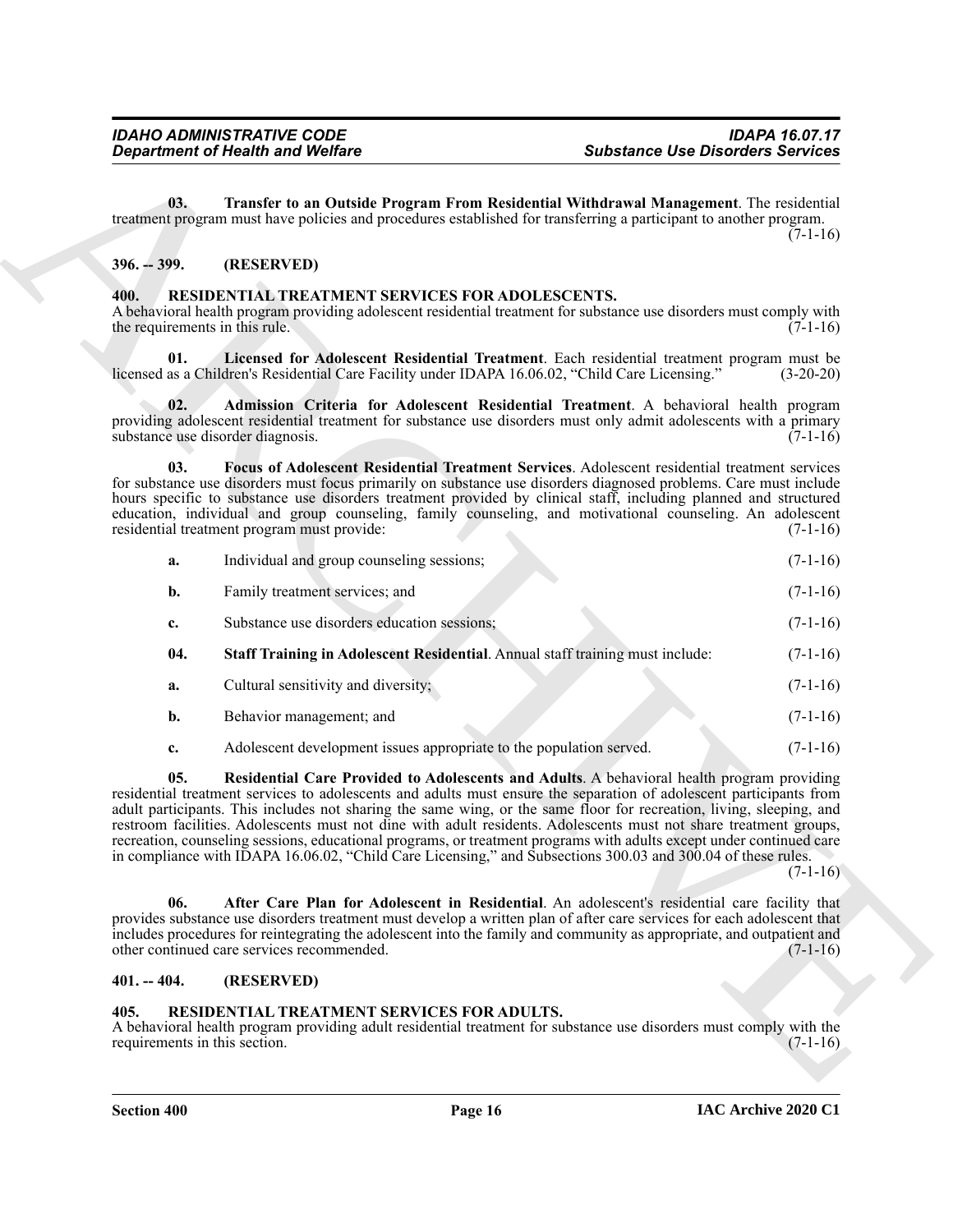# *Department of Health and Welfare Substance Use Disorders Services*

#### <span id="page-16-6"></span>**01. Residential Treatment Services for Adults**. (7-1-16)

**a.** A residential treatment program provides living accommodations in a structured environment for adults who require twenty-four (24) hour per day, seven (7) days a week, supervision. (7-1-16)

**b.** Services must include assessment, treatment, and referral components. (7-1-16)

**c.** The residential treatment program must have policies and procedures for medical screening, care of participants requiring minor treatment or first aid, and handling of medical emergencies. These provisions must be approved by the staff and consulting physician.  $(7-1-16)$ 

**d.** The residential treatment program must have written provisions for referral or transfer to a medical or any person who requires nursing or medical care. (7-1-16) facility for any person who requires nursing or medical care.

<span id="page-16-7"></span>**e.** Recreational activities must be provided for the participants. (7-1-16)

**02. Staffing Adult Residential**. The residential treatment program must have qualified staff to maintain appropriate staff to participant ratios. (7-1-16)

**a.** The program must have one (1) qualified substance use disorders professional staff member for every ten (10) participants. (7-1-16)

<span id="page-16-5"></span>**b.** The program must have other staff sufficient to meet the ratio of one (1) staff person to twelve (12) participants continuously, twenty-four (24) hours per day. (7-1-16)

**Substance One Distribution** (Substance Distribution) Substance One Distribution Series 20.<br>
U. Residential Techniques and the river for the first properties in a structure of the left<br>such as  $\frac{1}{2}$ . A residential Tec **03. Residential Care Provided to Adolescents and Adults**. A behavioral health program providing residential care to adolescents and adults must ensure the separation of adolescent participants from adult participants. Adults and adolescents can not share the same wing, or the same floor for recreation, living, sleeping, and restroom facilities. Adolescents must not dine with adult residents. Adolescents must not share treatment groups, recreation, counseling sessions, educational programs, or treatment programs with adults unless there is a documented therapeutic reason. (7-1-16) documented therapeutic reason.

#### <span id="page-16-0"></span>**406. -- 409. (RESERVED)**

#### <span id="page-16-2"></span><span id="page-16-1"></span>**410. OUTPATIENT TREATMENT SERVICES FOR ADOLESCENTS AND ADULTS.**

A behavioral health program providing outpatient or intensive outpatient substance use disorder services must<br>comply with the requirements in this section. (7-1-16) comply with the requirements in this section.

#### <span id="page-16-4"></span>**01. Treatment Services**. (7-1-16)

**a.** Counseling services must be provided through the outpatient program on an individual, family, or group basis;  $(7-1-16)$ 

**b.** Services must include educational instruction and written materials on the nature and effects of alcohol and substance use disorders and the recovery process. (7-1-16)

**c.** The behavioral health program must provide adjunct services or refer the participant to adjunct services as indicated by participant need. (7-1-16)

<span id="page-16-3"></span>**02. Staffing Ratios**. The behavioral health program must have qualified staff to maintain appropriate staff to participant ratios as required in Subsections 410.02.a. through 410.02.c. of this rule. (7-1-16)

**a.** An outpatient program must employ at a minimum one (1) qualified substance use disorders professional staff person for every fifty (50) participants. (7-1-16)

**b.** An intensive outpatient program must employ at a minimum one (1) qualified substance use disorders professional staff person for every thirty (30) participants. (7-1-16)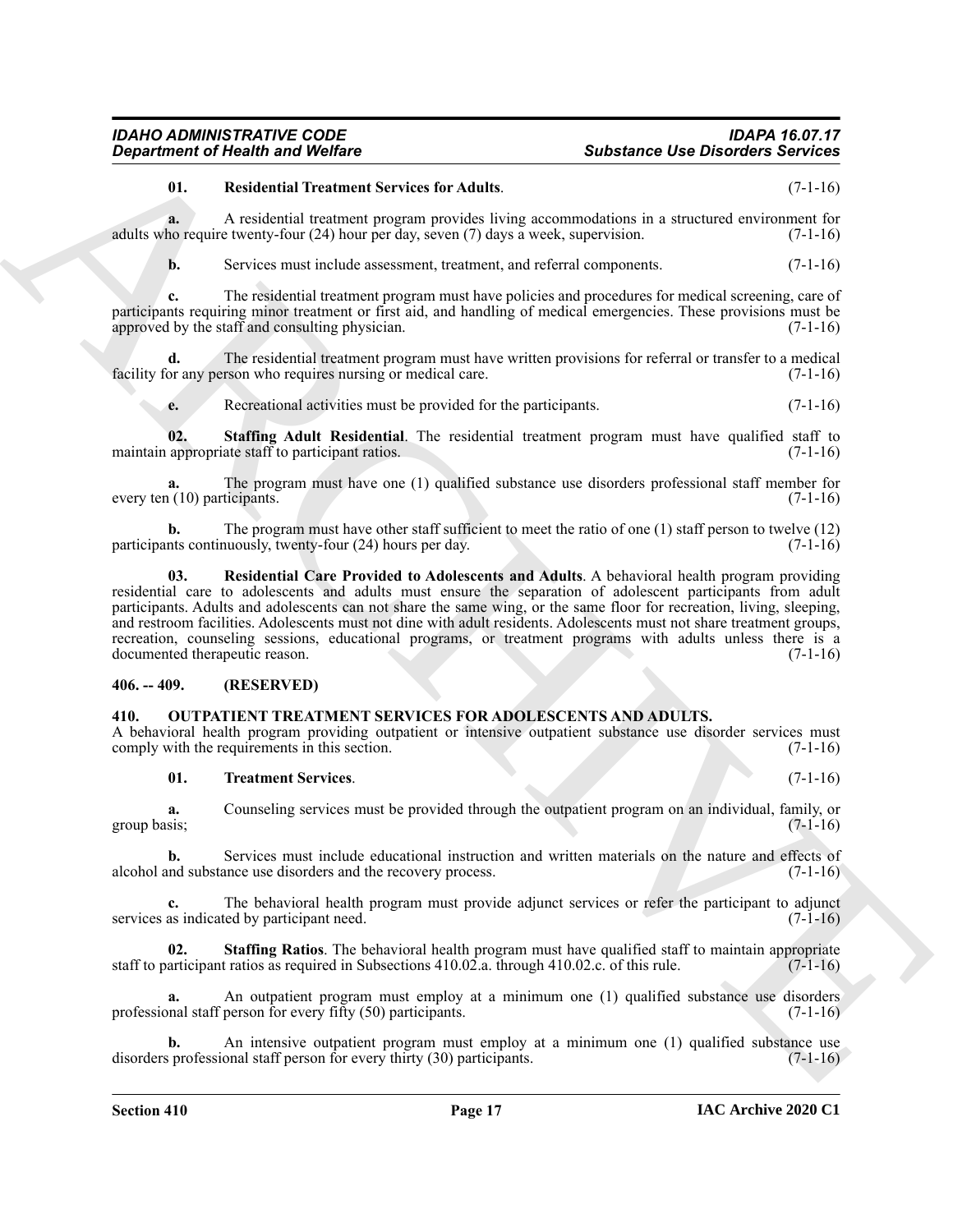**c.** The maximum caseload for one (1) qualified substance use disorders professional in any outpatient or intensive outpatient program is fifty  $(50)$  participants.  $(7-1-16)$ 

**03. Off-site Treatment Service Delivery Settings**. Provision of outpatient or intensive outpatient treatment services outside of an approved behavioral health program location: (7-1-16)

<span id="page-17-6"></span>**a.** Services must be provided by qualified substance use disorders professional. (7-1-16)

**b.** Services must be provided in a setting that is safe and appropriate to the participant and nt's needs. (7-1-16) participant's needs.

**c.** Confidentiality according to 42 CFR and HIPAA regulations must be adhered to. (7-1-16)

<span id="page-17-5"></span><span id="page-17-4"></span>**d.** The need and appropriateness of providing off-site treatment is documented. (7-1-16)

#### <span id="page-17-0"></span>**411. -- 414. (RESERVED)**

#### <span id="page-17-1"></span>**415. MEDICATION ASSISTED TREATMENT.**

Substance the Disorders Substance the Disorders Sections<br>
Numerical Transmitter (N) participates.<br>
Substance to discrete probabilities are objected in the stress of the matter of the matter of the matter of the control of **01. Medication Assisted Treatment Services**. A behavioral health program providing medication assisted treatment for substance use disorders must make counseling and behavioral therapies available in combination with medication assisted treatment services. (7-1-16) combination with medication assisted treatment services.

<span id="page-17-3"></span>02. Opioid Treatment Program. An Opioid Treatment Program (OTP) must meet all requirements established under 42 CFR, Section 8.12, Federal Opioid Treatment Standards. These standards are incorporated by reference under Section 004 of these rules including how access the standards. (7-1-16)

#### <span id="page-17-2"></span>**416. -- 999. (RESERVED)**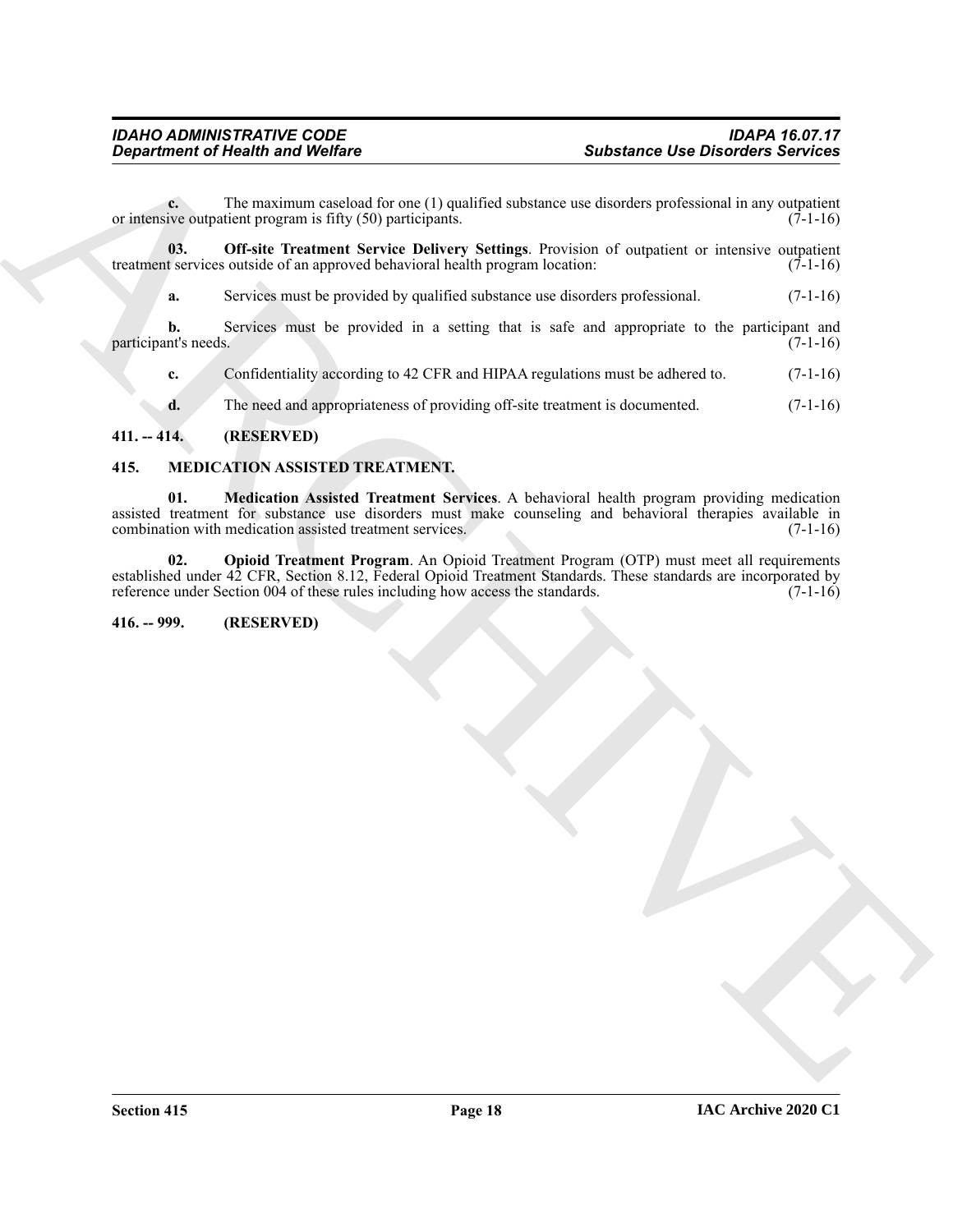# *Subject Index*

#### **A**

Accessing Substance Use Disorders Services<sub>7</sub> Administrative Appeals 4 Alcohol & Drug Screening 11 Drug Testing Policies & Procedures 11 Laboratory Used for Testing 12 On-site Testing 12 Release of Results 12

**C** Case Management Services 11 Based on Assessment 11 No Duplication of Services 11 Required Service Plan 11 Child Care Services 12 Documentation of Child Care 12 Policies & Procedures for Child Care Services 12 Criminal History & Background Check Requirements 4 Availability to Work or Provide Service<sub>5</sub> Criminal History and Background Check 4 Waiver of Criminal History and Background Check Denial 5

#### **D**

Definitions - A Through F 5 Adolescent 5 Adult 5 Applicant 5 ASAM 5 Clinical Assessment 5 Clinical Judgment 5 Clinical Necessity 5 Department 6 Eligibility Screening 6 Federal Poverty Guidelines 6 Definitions - G Through Z 6 Idaho Board of Alcohol/Drug Counselor Certification, Inc. (IBADCC) 6 Idaho Student of Addiction Studies (ISAS) 6 Individualized Service Plan 6 Intensive Outpatient Services 6 Medication Assisted Treatment  $(MAT) 6$ Network Treatment Provider 6 Opioid Replacement Outpatient Services 6 Outpatient Services 6 Priority Population 6 Recovery Support Services 6 Residential Treatment Services 7 Substance Use Disorder 7 Substance-Related Disorders 7 Withdrawal Management 7

#### **E**

Eligibility Determination 7 Determination of Eligibility for Substance Use Disorders Services 7 Eligibility Requirements 7 Eligibility Screening & Clinical Assessment 7 Clinical Assessment 7 Eligibility Screening 7

#### **F**

Financial Responsibility For Substance Use Disorders Services 8

# **I**

Incorporation By Reference 4

### **L**

Legal Authority 4 Life Skills Services 13 Individual & Group Activities 13 No Duplication of Services 13 Personal & Family Life Skills 13

#### **M**

Medication Assisted Opioid Treatment Program 18 Treatment Services 18 Medication Assisted Treatment 18

#### **N**

Notice Of Changes In Eligibility For Substance Use Disorders Services 8 Notice Of Decision On Eligibility 8 Notification of Eligibility Determination 8 Reapplication for Substance Use Disorders Services 8 Right to Accept or Reject Substance Use Disorders Services 8

## **O**

Outpatient Treatment Services For Adolescents & Adults 17 Off-site Treatment Service Delivery Settings 18 Staffing Ratios 17 Treatment Services 17

## **P**

Participant Eligibility 7

# **Q**

Qualified Substance Use Disorders

Professional Personnel Required 9 Qualified Substance Use Disorders Professional 9 Qualified Substance Use Disorders Professional Prior to May 1, 2010 9 Qualified Substance Use Disorders Professional Trainee 10 Continue as Qualified Substance

> Use Disorders Professional Trainee 10 Informed of Qualified Substance Use Disorders Professional Trainee Providing Treatment 10 Work Qualifications for Qualified Substance Use Disorders

### Professional Trainee 10 **R**

[A](#page-6-5)ccousing Solution is considered to the considered of the state of the state of the state of the state of the state of the state of the state of the state of the state of the state of the state of the state of the state o Recovery Support Services 11 Alcohol & Drug Screening 11 Case Management 11 Child Care 11 Life Skills 11 Staffed Safe & Sober Housing for Adolescents 11 Staffed Safe & Sober Housing for Adults 11 Transportation 11 Residential Treatment Services For Adolescents 16 Admission Criteria for Adolescent Residential Treatment 16 After Care Plan for Adolescent in Residential 16 Focus of Adolescent Residential Treatment Services 16 Licensed for Adolescent Residential Treatment 16 Residential Care Provided to Adolescents & Adults 16 Staff Training in Adolescent Residential 16 Residential Treatment Services For Adults 16 Residential Care Provided to Adolescents & Adults 17 Residential Treatment Services for Adults 17 Staffing Adult Residential 17 Residential Withdrawal Management Services 15 Residential Withdrawal Management Services 15 Residential Withdrawal Management Staffing 15 Transfer to an Outside Program